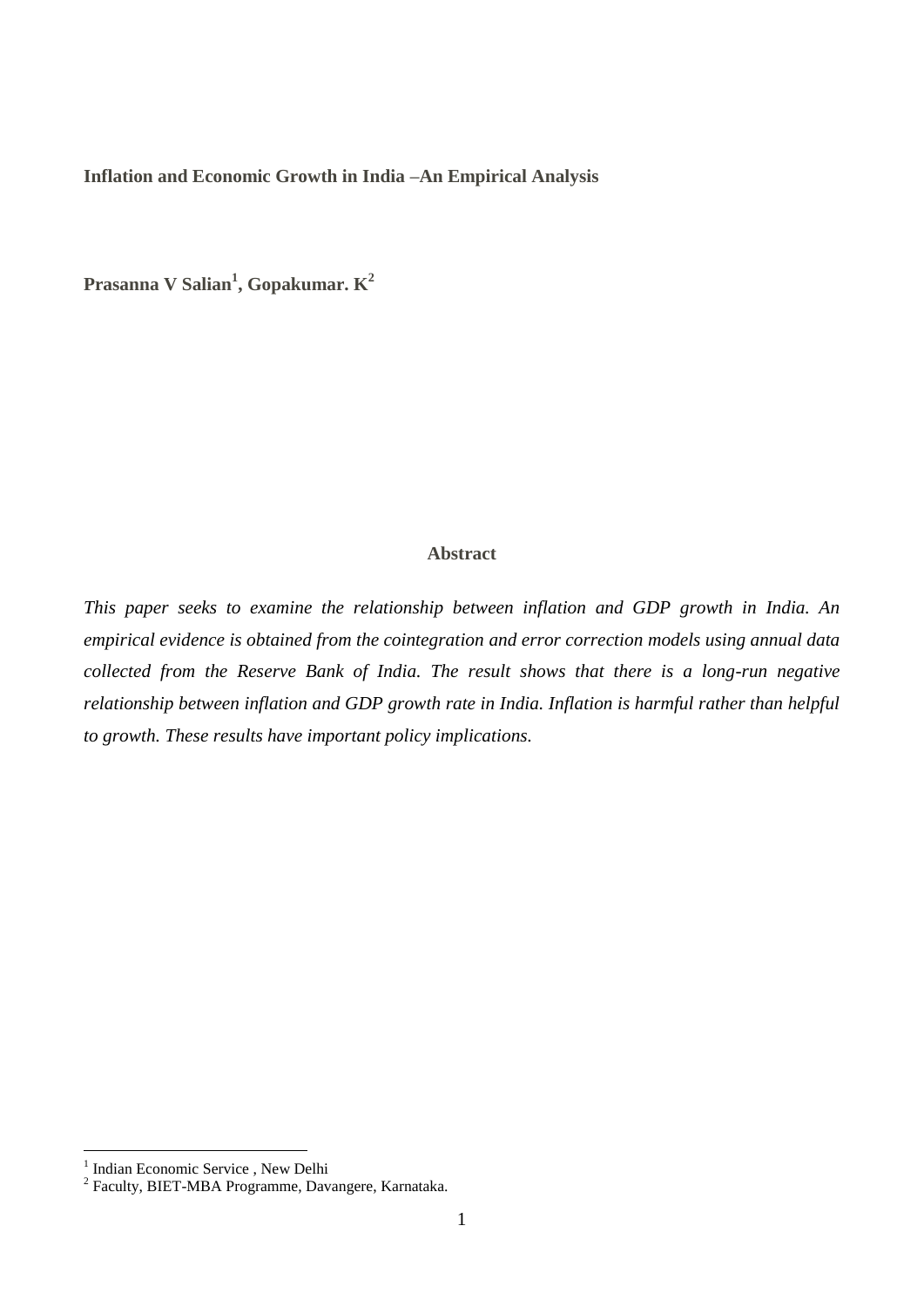## **I. INTRODUCTION**

The relationship between inflation and growth remains a controversial one in both theory and empirical findings. Originating in the Latin American context in the 1950s, the issue has generated an enduring debate between *structuralists* and *monetarists*. The structuralists believe that inflation is essential for economic growth, whereas the monetarists see inflation as detrimental to economic progress. There are two aspects to this debate: (a) the nature of the relationship if one exists and (b) the direction of causality. Friedman (1973: 41) succinctly summarized the inconclusive nature of the relationship between inflation and economic growth as follows: "historically, all possible combinations have occurred: inflation with and without development, no inflation with and without development".

The impact of inflation on growth, output and productivity has been one of the main issues examined in macroeconomics. Theoretical models in the money and growth literature analyze the impact of inflation on growth focusing on the effects of inflation on the steady state equilibrium of capital per capita and output (e.g., Orphanides and Solow, 1990). There are three possible results regarding the impact of inflation on output and growth: i) none; ii) positive; and iii) negative. Sidrauski (1967) established the first result, showing that money is neutral and superneutral1 in an optimal control framework considering real money balances (M/P) in the utility function. Tobin (1965), who assumed money as substitute to capital, established the positive impact of inflation on growth, his result being known as the Tobin effect. The negative impact of inflation on growth, also known as the anti-Tobin effect, is associated mainly with cash in advance models (e.g., Stockman, 1981) which consider money as complementary to capital.

Following Friedman's (1977) Nobel Lecture the theoretical and empirical research on the relationship between inflation and output growth has progresses along two distinct lines. The first line of research starting with Friedman's hypothesis that higher nominal inflation raises inflation uncertainty, has tended to investigate the relationships among inflation, inflation uncertainty, growth and growth uncertainty. The second line of research has tended to remain within the traditional macroeconomics and investigate the relation between inflation and growth without reference to inflation uncertainty and growth uncertainty.

This study follows the second line and examines the nature of the relation between inflation and growth in the Indian economy. Within the second line of research two distinct camps, with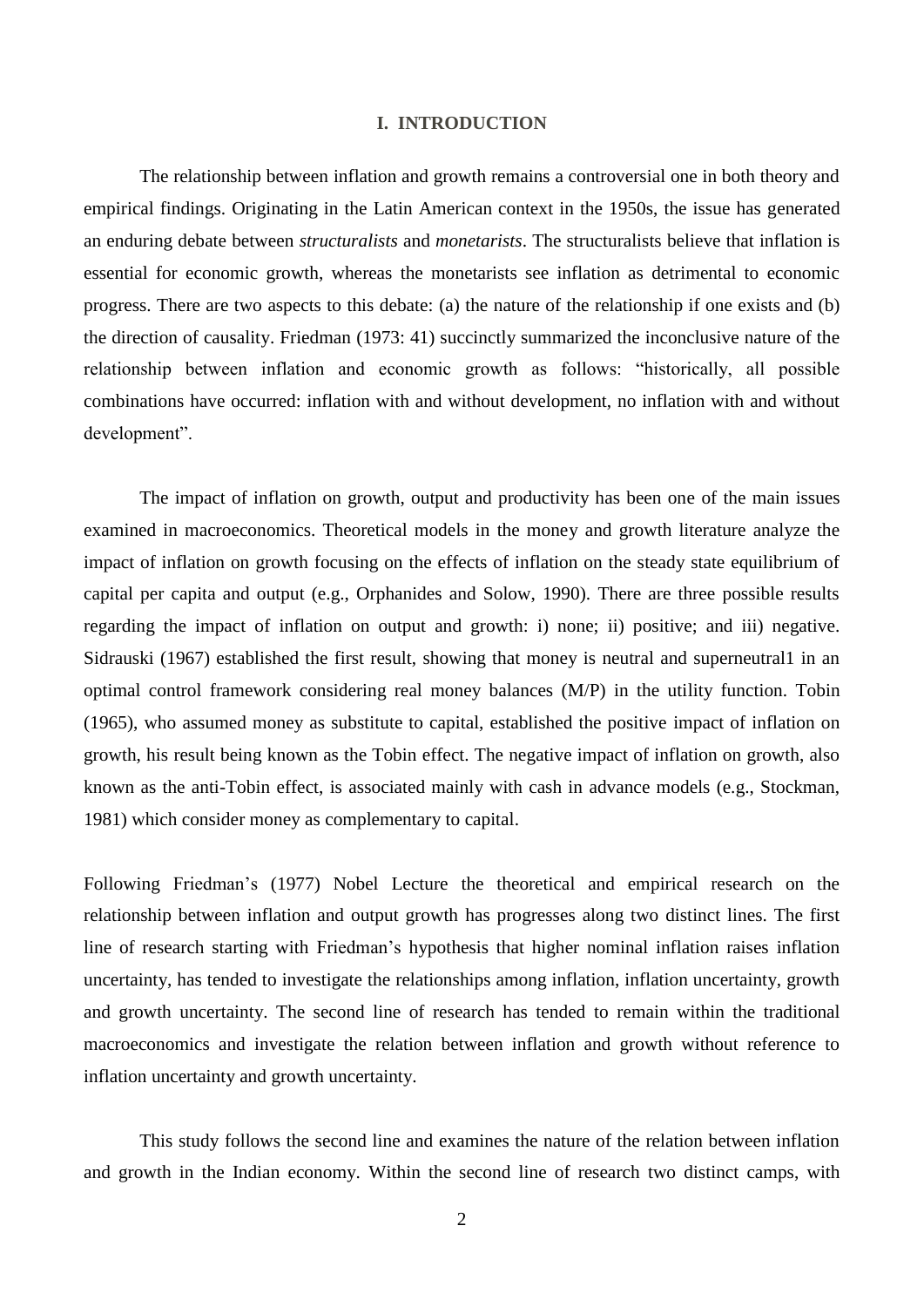opposite predictions on the relation between inflation and growth, have distinguished themselves. Researchers of the first camp base their arguments on the Phillips curve and output gap, defined as the difference between actual and potential output and assert a positive relation between inflation and growth. The underlying reasoning is that if actual output rises above potential output, this will create an upward pressure on wages in the labor market. Higher wages, in turn, will lead to higher production costs and hence higher prices. This conclusion has been supported by empirical findings. Gerloch and Smets (1999), for instance, show that 1% increase over potential output raises inflation by 0.2% in the subsequent quarter in the EMU-5 countries. Moreover, since inflation is serially correlated, future inflation rate will also rise. Another interesting study has been undertaken by Paul *et al*. (1997) who work with data pertaining to 70 countries and the 1960-1989 periods. They report that the relation between inflation and growth is positive only in some countries. Mallik and Chowdhury (2001) analyse inflation-growth dynamics in four South Asian countries (Bangladesh, India, Pakistan and Sri Lanka) and find statistically significant evidence of a positive relation between these two variables.

Researchers belonging to the second camp base their arguments on the Real Business Cycle theories and assert that inflation negatively affects growth. One of the main studies investigating this negative relationship between inflation and growth has been carried out by Kydland and Prescott (1990). These authors argue that supply shocks, not demand shocks, are responsible for the inverse relationship. Supply shocks render the prices countercyclical, while demand shocks cause procyclical moves in prices towards output. However, there is a condition to be taken into account: Price flexibility. In an environment with sticky prices, a demand shock will increase the output while prices move very little. As output is on the way towards its trend, prices may be rising. Hence, a negative correlation between these variables can also be observed even when a demand shock is responsible for these movements. Ball and Mankiw (1994) and Judd and Trehan (1995) study these effects. In addition, Den Haan and Wouter (2000), by using long forecast horizons within a VAR framework, argues that a negative correlation between inflation and growth exists.

Yet another study showing the divergence of output growth from inflation in developing countries is that of Agenor and Hoffmaister (1997), who employ generalized VAR analysis to examine the short run dynamics among inflation, output, nominal wages and exchange rate. They find that a fall in the depreciation of the exchange rate reduces inflation and stimulates output. But the expansion in output is short lived. Kirmanoglu (2001), by employing VAR models shows that high inflation rates in Turkey cause lower economic growth. Mendoza (2003) finds evidence of inflation-output trade off in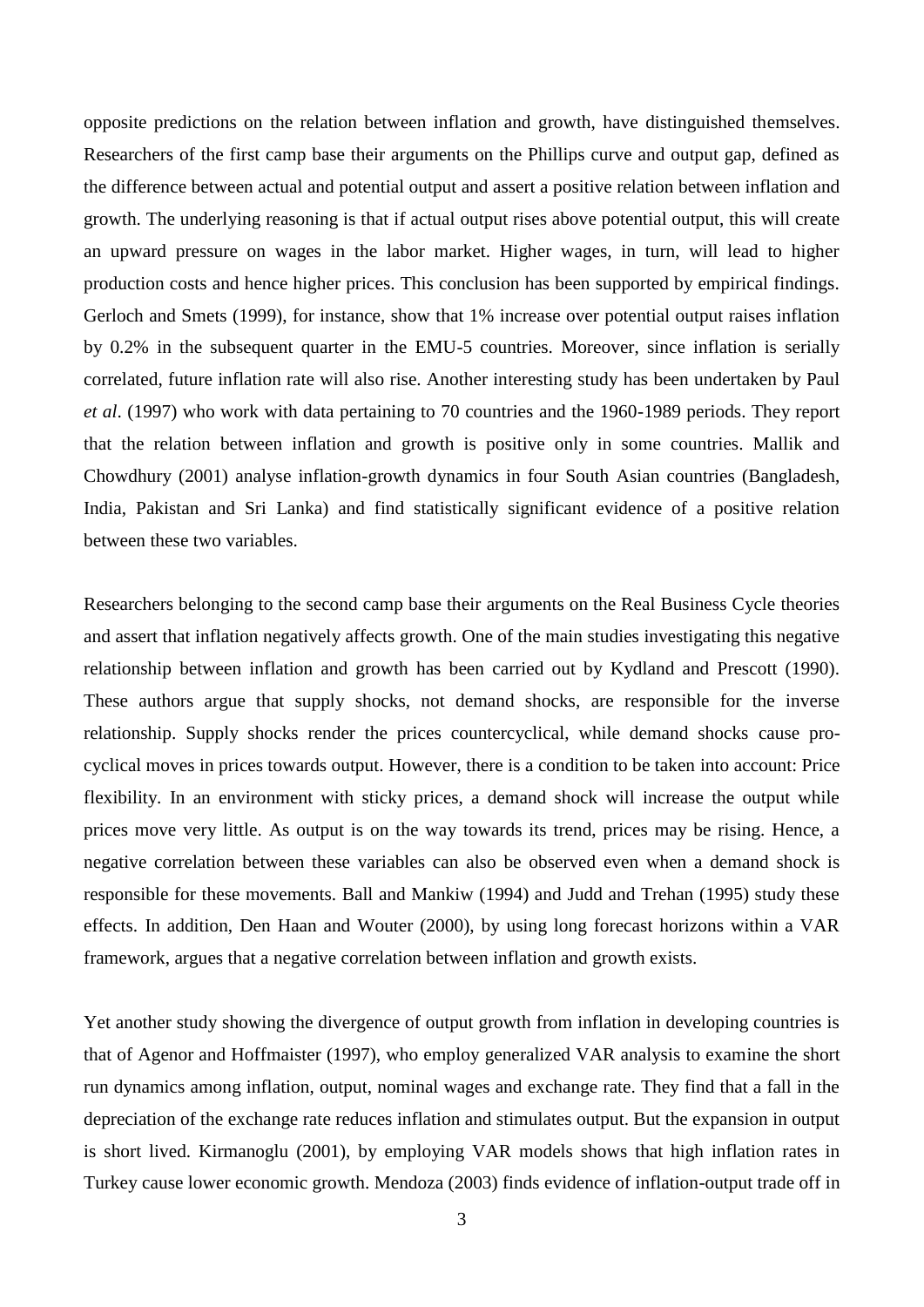the Turkish economy using VAR and GARCH models. Beside VAR models, panel data studies also support this negative relationship, especially for countries that suffer from high inflation. Barro (1996), for instance, shows that a negative relation exists for a set of countries that had inflation rates above 15%. Judson and Orphanides (1996) use a 10% threshold. Bruno and Easterly (1998) argue in favor of a 40% inflation as the relevant threshold inflation rate. Ghosh and Philips (1998) find a positive effect for low inflation rates, but for those above 5% they find a non-linear negative effect.

Based on cross-country and panel regression, several studies have demonstrated in recent years, that there is negative correlation between inflation and growth in the long run due to the influence of the former on reducing investment and productivity growth. There is yet another set of studies (Bruno & Easterly, 1998, Sarel, 1996) which show that harmful effects of inflation are not universal, but appear only over the "threshold" level of inflation. Nevertheless, there is the growing concern in developed countries; particularly in the EMU area that excessively low inflation threshold may hurt economic growth. It is argued that the developed countries do have very well developed financial markets and less government interventions in goods markets. Such economies are mostly demand driven, in which case stimulus to demand results in rising prices and a clear trade off is observed at low level of inflation. On the other hand, the developing countries are more vulnerable to supply shocks causing high variability in inflation and disturb the consumption, investment and production behaviour. Further, the government interventions in financial and goods markets and macroeconomic rigidities such as rigidities in labour laws cause market failure and macroeconomic instability. Therefore, prices do not give correct signals about the policies and the course of actions of the economic agents.

It is in this context, it will be interesting to know the inflation-growth nexus in developing countries. The objective of this study is to examine the inflation-growth nexus in India using annual data for the period 1972–2007. We will examine the relationship between growth and inflation in India. In the short run, the relationship between growth and inflation is usually positive. Policies that raise output (for example, expansionary fiscal and monetary policies) also raise prices. Inflation is undesirable because it adversely affects some sections of the population (especially the poor and those whose earnings are not indexed to prices), distorts relative prices, leads to an appreciation of real exchange rates, erodes the value of the financial assets and creates instability. The ultimate policy objective is a higher level of well-being for the population, but a conflict arises in the means of achieving it—by higher growth or by lower inflation. There is a trade-off involved and both cannot be achieved together.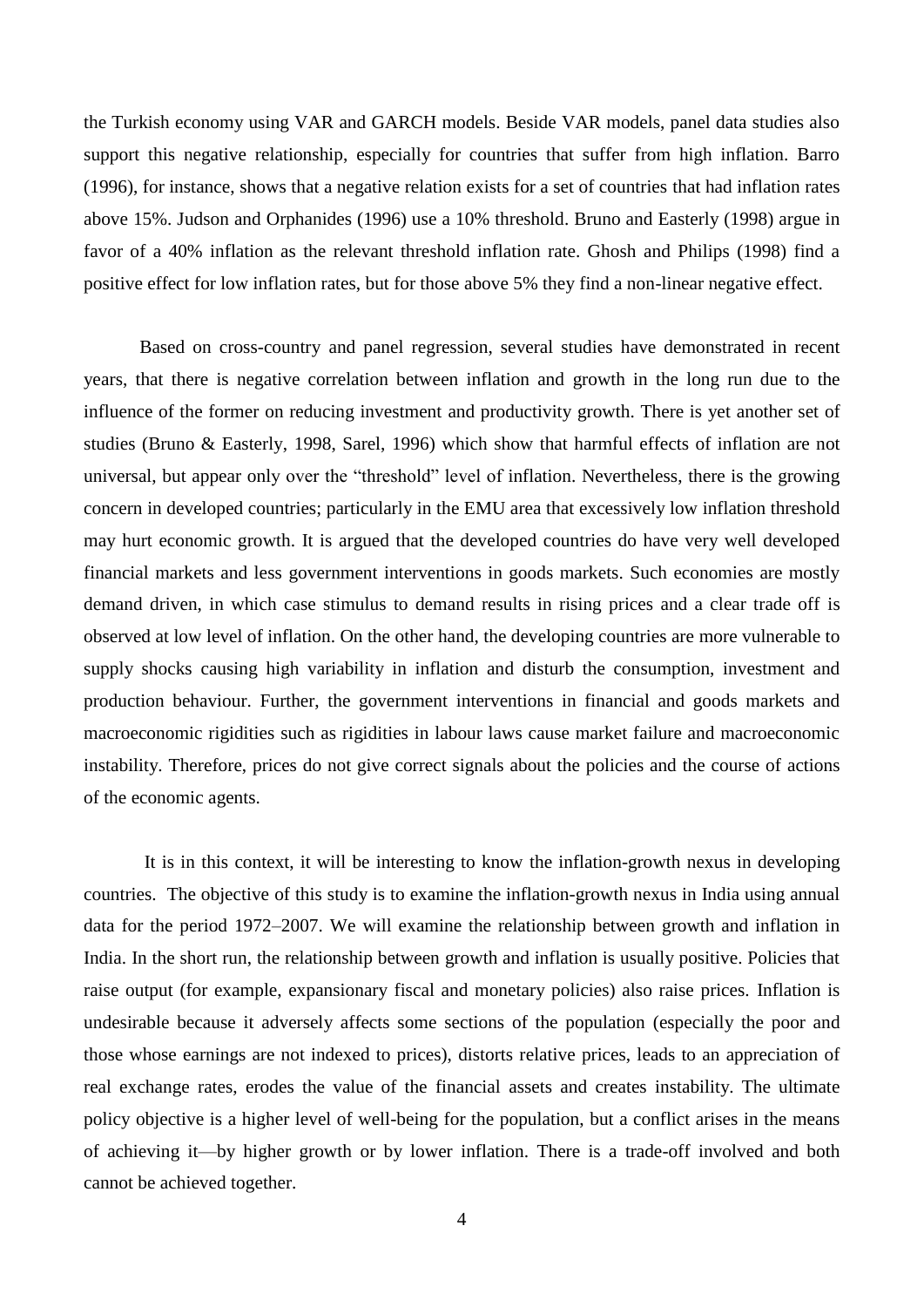A tightening of fiscal and monetary policies may achieve lower inflation but only at the cost of growth. The government needs to find the right balance between contractionary and expansionary policies to maximise the well-being of its people.

Macroeconomics has, until recently, focused on the positive short-term relationship between the rate of increase in prices, and output. Recently there has been an exploration into the nature of the long-term relationship between inflation and long-term growth in output. Developments in growth theory have resulted in both a theoretical and an empirical analysis of the effect of inflation on longterm growth. Theoretically the relationship has been located in the effect of inflation on investment. If investment is assumed to be the engine of growth in a model of endogenous growth, an adverse impact of inflation on investment implies an inverse relationship between inflation and growth. Empirical evidence supports the hypothesis of an inverse relationship between inflation and longterm growth. This is in contrast to the short-term experience, where inflation and output growth occur together**.**

#### **Growth and inflation in the Indian economy:**

The growth rate of GDP in India increased from 3.5 % in the 1970s to 5.5 % in the 1980s. This increase in growth has been attributed to both demand and supply-side factors. But it has been suggested that 'Keynesian expansion', or the increase in aggregate demand due to higher government spending and larger fiscal deficits, was primarily responsible for pushing up growth rates (Joshi and Little 1994). In the early 1980s public investment was growing rapidly, but in the second half of the decade it slowed down and government consumption expenditure grew at a much faster pace. The revenue deficit grew, indicating that government consumption was being financed by borrowing, which entailed interest and repayment commitments.

The success of expansionary fiscal policies in raising output growth, at least in the short run, can partly be attributed to the under-utilisation of productive capacity in the preceding years. By the end of the 1980s, when output was above trend levels, fiscal policy continued to be expansionary creating excess demand in the system (Joshi and Little 1994).

The reform of the financial sector consists primarily of a reduction in the statutory liquidity ratio and a rationalisation of subsidised credit to priority sectors, relaxation of interest controls and restrictions on firms' access to capital markets, and more autonomy for public sector banks. The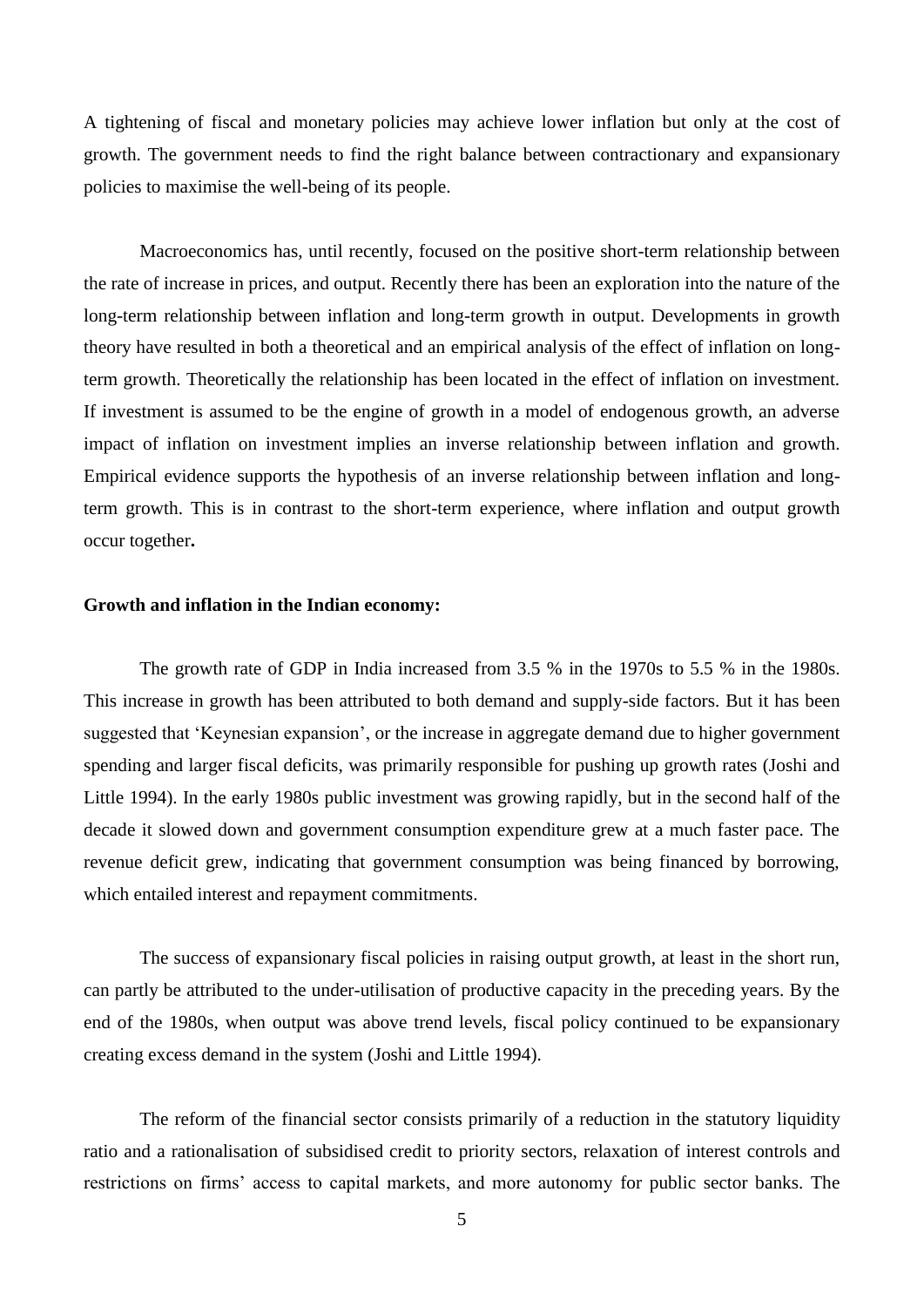major reform in the case of public sector enterprises consisted of eliminating privileges such as protection from external and domestic competition and preferential access to budget and bank resources. Though the condition relating to an effective 'exit policy' for the closure or restructuring of money-losing firms in the private and public sector has not been fulfilled, the reforms made have largely been in line with the program's objectives.

## **Monetary policy and growth:**

A noteworthy feature of Indian growth process over the last one and a half decades has been its stability. This is evident from the substantially lower coefficient of variation of real GDP growth during the post-reform period as compared to that during the pre-reform period, that is, before the nineties. It is also important to note that India's growth is driven by domestic consumption, contributing on an average to almost two-thirds of the overall demand, while investment and export demand are also accelerating. As consumption is less volatile component of demand, this has also contributed to reducing the volatility of GDP.

The inflation rate accelerated steadily from an annual average of 1.7% during the 1950s to 6.4 % during the 1960s and further to 9.0 % in the 1970s before easing marginally to 8.0 % in the 1980s. India had generally not experienced runaway inflation. On the other hand, the volatility in the inflation rate, as measured by the coefficient of variation, which was fairly high in the 1950s at 4.4, moved in a narrow band of 0.4–1.0 in the subsequent decades, thus reducing the inflation-risk premium. The pick up in inflation rate from 1970s onwards reflected the impact of a sharp rise in money supply growth and also partly supply shocks from crude oil prices and crop failures. Demand pressures, emanating partly from the widening fiscal imbalances, also contributed to inflationary pressures in the 1980s. The second half of the 1990s was marked by a significant turnaround in the inflation outcome reflecting the improved monetary-fiscal interface.

#### **The "Great Moderation":**

One of the defining characteristics of global economic developments over the last three decades has been termed the "Great Moderation" –the sustained decline in the volatility of output and inflation. This development has been due to the structural changes that many economies have undergone. Some have attributed these changes to the implementation of better policy options and others to simply good luck. Professor Kenneth Rogoff of Harvard University has argued on many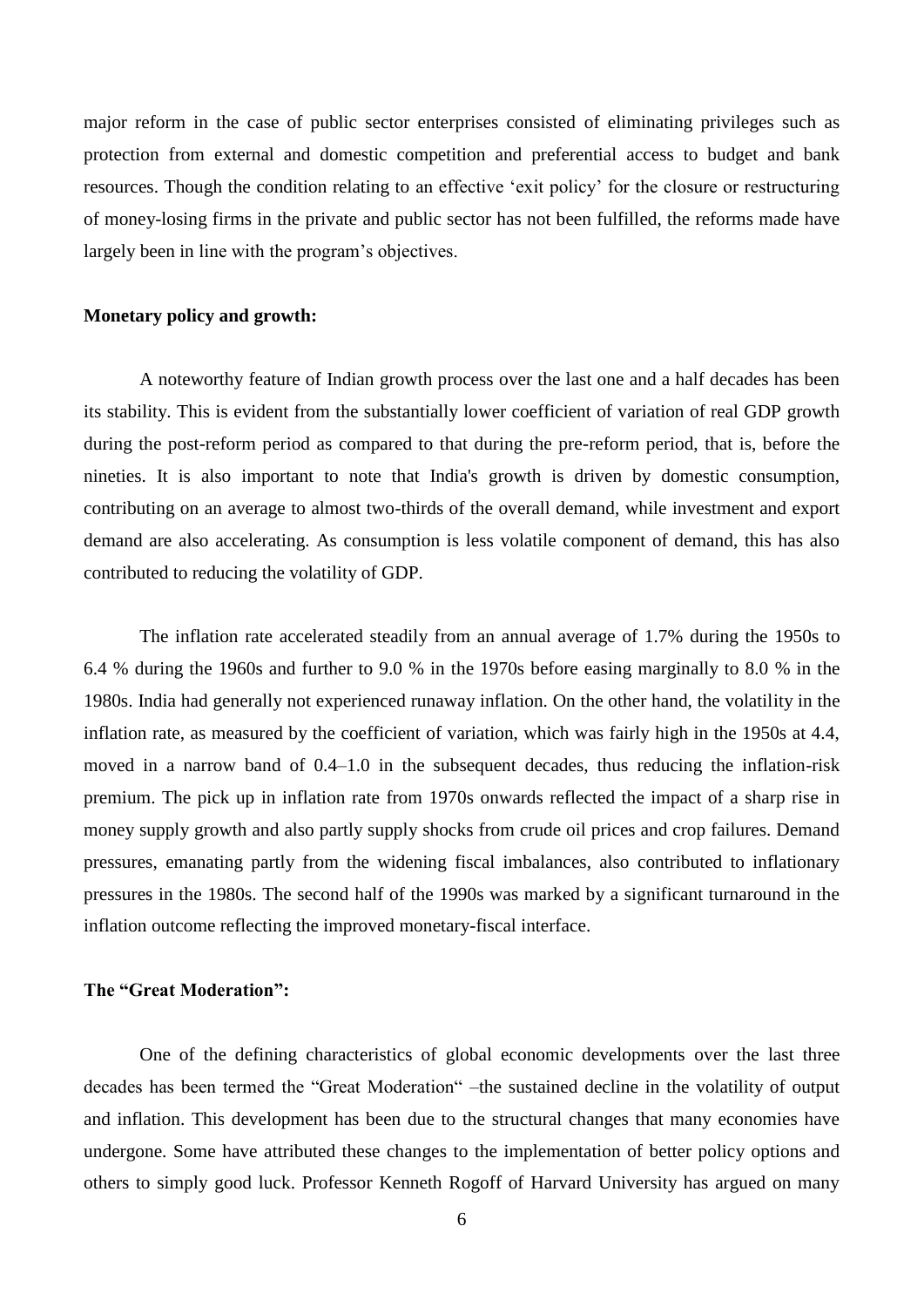occasions that improved competitiveness as a result of increased globalisation coupled with better policies has had a major positive impact on inflationary trends in many countries. The declining trend in inflation since 1990 is clearly evident in India and South Africa. Inflation in India has declined steadily from an average of 10.3 % between 1990–1994, to 8.9 % during 1995–1999 and to 4.3 % in this decade. Similarly in South Africa, inflation has declined from an average of 12.5 %, to 7.3 % and to 5.1 % over the same time periods. The economic growth performance of both countries has also been quite impressive. Since 1990, India has experienced average growth rates of around 6 % per annum.

## **Inflation could hamper economic growth mainly due to the following reasons**

• Economies that are not fully adjusted to a given rate of inflation usually suffer from relative price distortions caused by inflation. Nominal interest rates are often controlled, and hence real interest rates become negative and volatile, discouraging savings. Depreciation of exchange rates lag behind inflation, resulting in variability in real appreciations and exchange rates.

• Real tax collections do not keep up with inflation, because collections are based on nominal incomes of an earlier year (the Tanzi effect) and public utility prices are not raised in line with inflation. For both reasons, the fiscal problem is intensified by inflation, and public savings may be reduced. This may adversely affect public investment.

• High inflation is unstable. There is uncertainty about future rates of inflation, which reduces the efficiency of investment and discourages potential investors.

## **II. LITERATURE REVIEW**

Understanding the relationship between inflation and real growth has all along been a key concern in macro-economic research. According to Rangarajan (1998), the question, in essence, presupposes a possible trade-off between price stability and growth either in the long or short run. The new endogenous growth theories, for instance, surmised that inflation has an adverse impact on growth because of its harmful effects on productivity and efficiency. Others such as Choi, Smith and Boyd (1996) echoed a similar view and argued that inflation, in the presence of information asymmetry can harm growth by accentuating financial markets frictions and thereby adversely affecting the provision and allocation of investment. The rational expectations revolution inter alia, criticised the non-neutrality proposition of Keynesians by arguing that, under flexible markets,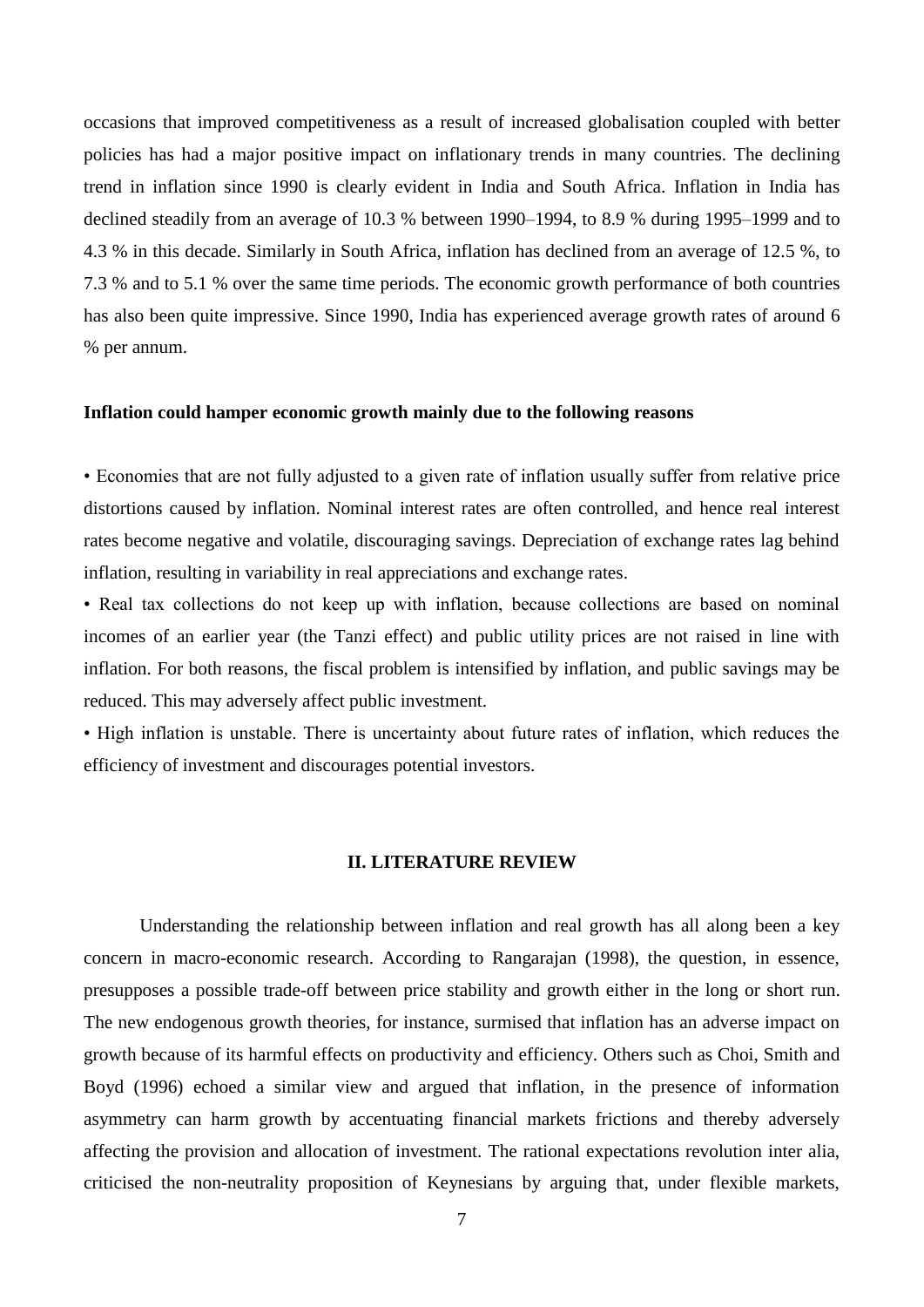repeated monetary shocks meant to facilitate growth could only lead to ever increasing levels of inflation in the long run [Rangarajan 1998].

Bruno and Easterly (1998) conclude that there was no evidence of a growth-inflation tradeoff in a sample which excluded discrete high inflationary crisis. On the other hand, there was ample evidence to show that growth turned sharply negative when inflation crossed past a high threshold rate of 40 % per annum. They also argue that the failure of investigators in detecting a meaningful relationship between inflation and growth can be attributed to a stylised rapid recovery of output after inflation which, on an average, renders the overall statistical relationship insignificant. On the other hand, Sarel (1997) attempts an alternative empirical investigation of the problem and also concludes that inflation affects growth only if it breaches a specific 'threshold' rate of inflation but not otherwise. He concludes that an inflation threshold of about 8 % for a pooled sample of a large number of countries, including India, serves as a good common benchmark for the sample as a whole. Since the common threshold is an estimate from a pooled sample, it may not be exactly suitable for particular country if taken in isolation. There is, therefore, a need to have yet another empirical assessment of the problem of finding the level at which inflation actually begins to erode economic growth in given economy.

Earlier works (for example, Tun Wai, 1959) failed to establish any meaningful relationship between inflation and economic growth. A more recent work by Paul, Kearney and Chowdhury (1997) involving 70 countries (of which 48 are developing economies) for the period 1960-1989 found no causal relationship between inflation and economic growth in 40 % of the countries; they reported bidirectional causality in about 20 % of countries and a unidirectional (either inflation to growth or vice versa) relationship in the rest. More interestingly, the relationship was found to be positive in some cases, but negative in others. Recent cross-country studies, found that inflation affecting economic growth negatively, includes Fischer (1993), Barro (1996) and Bruno and Easterly (1998). Fischer (1993) and Barro (1996) found a very small negative impact of inflation on growth. Yet Fischer (1993: 281) concluded "however weak the evidence, one strong conclusion can be drawn: inflation is not good for longer-term growth". Barro (1996) also preferred price stability because he believed it to be good for economic growth.

Bruno and Easterly's (1998) work is interesting. They note that the ratio of people who believe inflation is harmful to economic growth to tangible evidence is unusually high. Their investigation confirms the observation of Dornbusch (1993), Dornbusch and Reynoso (1989), Levine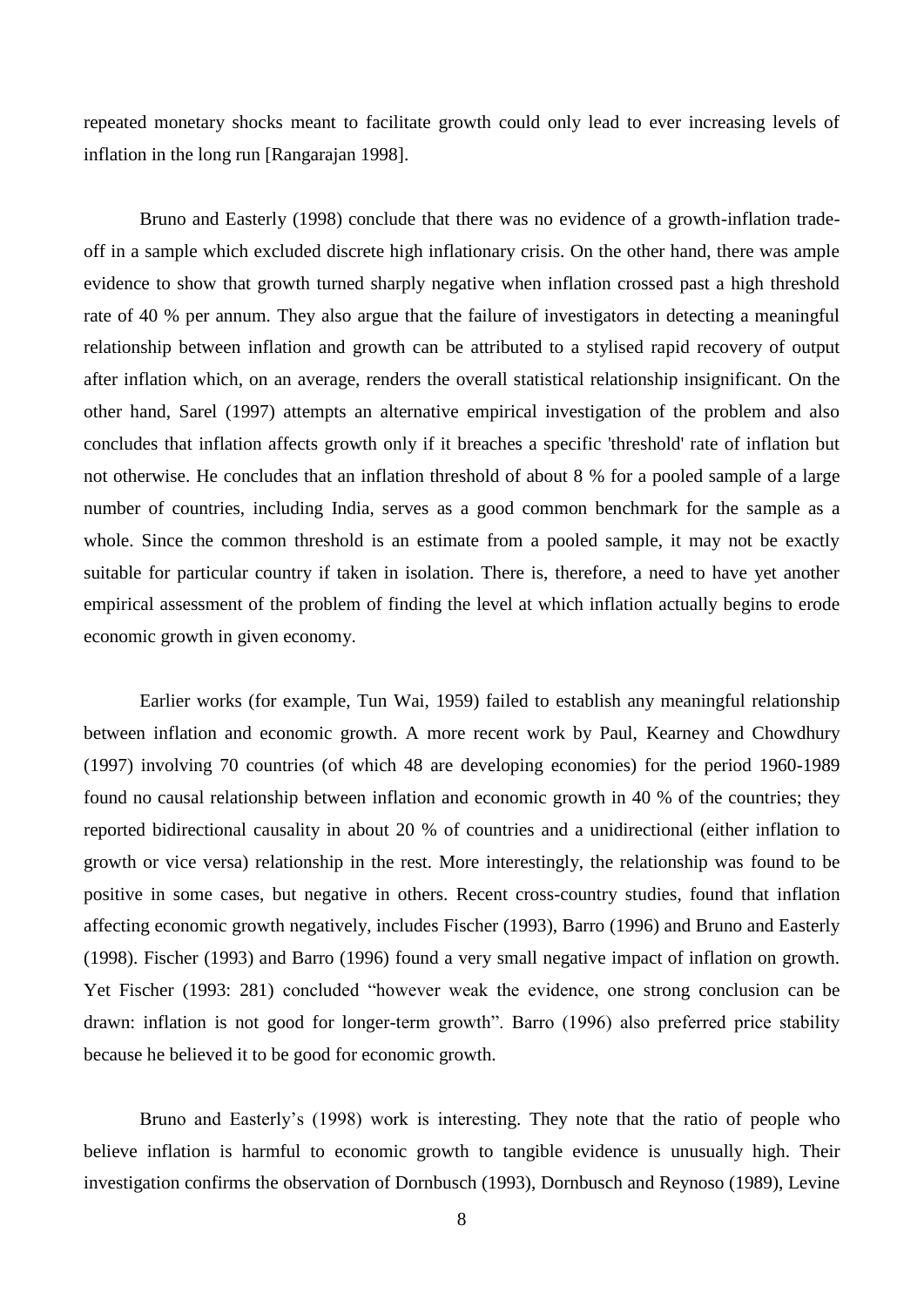and Renelt (1992) and Levine and Zervos (1993) that the inflation-economic growth relationship is influenced by countries with extreme values (either very high or very low inflation). Thus, Bruno and Easterly (1998) examined only cases of discrete high-inflation (40 % and above) crises and found a robust empirical result that growth falls sharply during high-inflation crises, then recovers rapidly and strongly after inflation falls.

## **Cross-country evidence:**

Some recent studies have found cross-country evidence supporting the view that long -term growth is adversely affected by inflation (Kormendi and Meguire 1985; Fischer 1983, 1991, 1993; De Gregorio 1993; Gylfason 1991; Roubini and Sala-i-Martin 1992; Grier and Tullock 1989; Levine and Zervos 1992). Countries (especially in Latin America) that have experienced high inflation rates, have also witnessed lower long-term growth (Cardoso and Fishlow 1989; De Gregorio 1992a, 1992b). This literature is part of the endogenous growth literature, which tries to determine the causes of differences in growth rates in different countries. There is now considerable evidence that investment is one of the most important determinants of long-term growth (Barro 1991; Levine and Renelt 1992). It has often been suggested that a stable macroeconomic environment promotes growth by providing a more conducive environment for private investment. This issue has been directly addressed in the growth literature in the work by Fischer 1991, 1993; Easterly and Rebelo 1993; Frenkel and Khan 1990; and Bleaney 1996.

The effect of macroeconomic instability on growth comes largely from the effect of uncertainty on private investment. Multi-country panel data studies on investment report that measures of macroeconomic instability, like the variability in the real exchange rate or the rate of inflation, have an adverse impact on investment (Serven and Solimano 1992). In a study of 17 countries, Cordon (1990) finds that although there are outliers, evidence generally supports the view that high growth is associated with low inflation.

This is suggested both by cross-country evidence and comparison over time for countries where the rate of growth has fallen in relation to an increased as the rate of inflation. Fischer (1993) examines the role of macroeconomic factors in growth. He found evidence that growth is negatively associated with inflation and positively associated with good fiscal performance and undistorted foreign exchange markets. Growth may be linked to uncertainty and macroeconomic instability where temporary uncertainty about the macro economy causes potential investors to wait for its resolution, thereby reducing the investment rate (Pindyck and Solimano 1993). Uncertainty and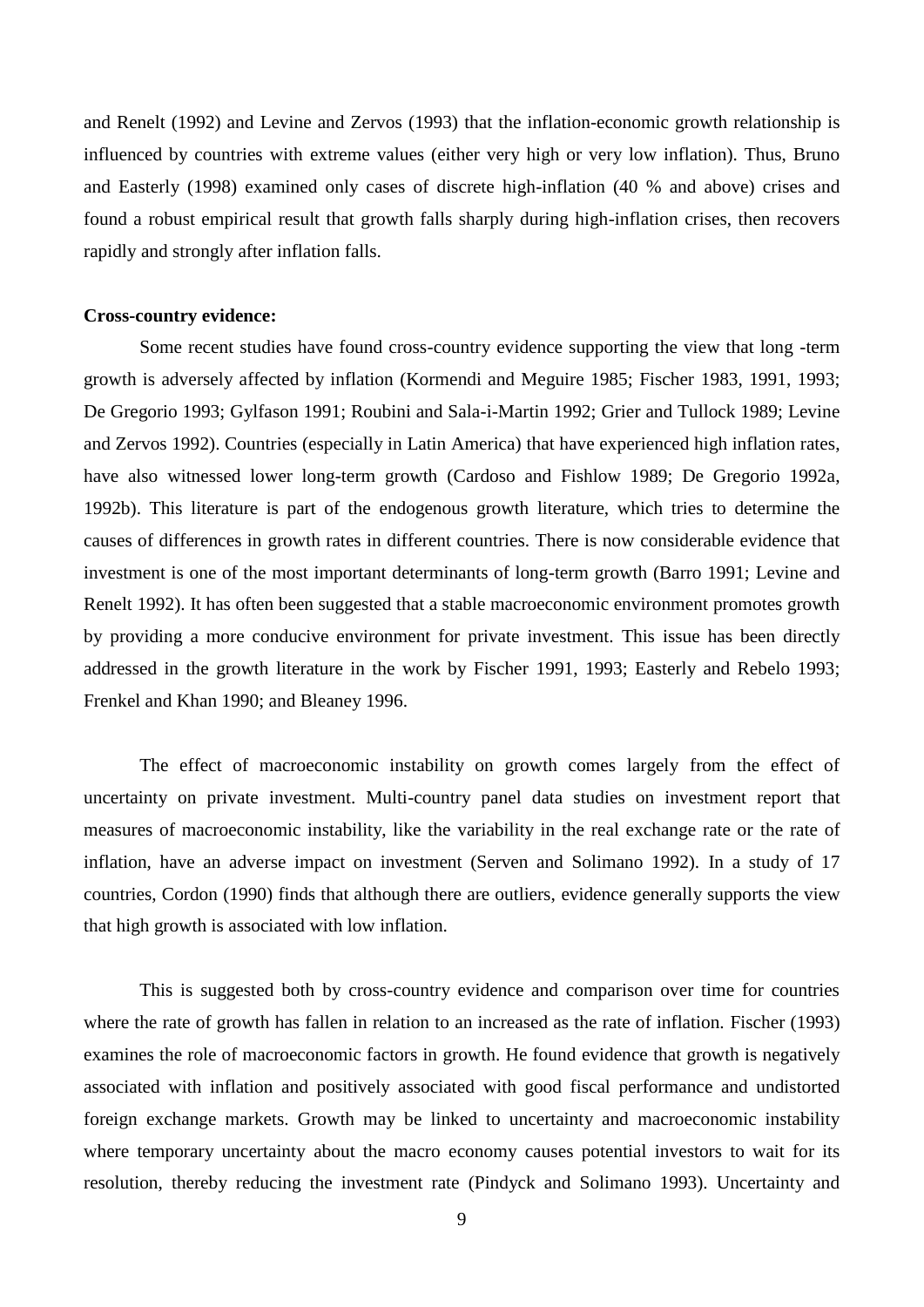macroeconomic stability are, however, difficult to quantify. Fischer suggests that, since there are no good arguments for very high rates of inflation, a government that is producing high inflation is a government that has lost control. The inflation rate thus serves as an indicator of macroeconomic stability and the overall ability of the government to manage the economy.

Fischer finds support for the view that a stable macroeconomic environment, meaning a reasonably low rate of inflation, a small budget deficit and an undistorted foreign exchange market, is conducive to sustained economic growth. He presents a growth accounting framework in which he identifies the main channels through which inflation reduces growth. He suggests that the variability of inflation might serve as a more direct indicator of the uncertainty of the macroeconomic environment. However, he finds it difficult to separate the level of inflation from the uncertainty about inflation, in terms of their effect on growth. This is because the inflation rate and its variance are highly correlated in cross-country data. Evidence is in favour of the view that macroeconomic stability, as measured by the inverse of the inflation rate and the indicators of macroeconomic trends, is associated with higher growth.

To examine the mechanism through which macroeconomic variables affect growth, Fischer regresses the rate of capital accumulation on these variables. The coefficient of the rate of inflation is found to be negative, suggesting that an important route through which inflation affects growth is the reduction of capital accumulation. Fischer further finds that the inflation rate is negatively correlated with the rate of productivity growth measured by the Solow residual. He also examines the possibility that the above results are due to the inclusion in the sample of countries with very high inflation rates. When the inflation rate is broken into three categories—low (up to 15 %), medium (15 to 40 %) and high (above 40 %)—results show that, contrary to what might have been expected, the association between inflation and growth and its determinants on average weakens as inflation rises. This supports the results obtained by Levine and Zervos (1992). Thus it is not the case that high inflation outliers are responsible for the overall negative correlations between inflation and growth, capital accumulation and productivity growth. Rather, Fischer's results suggest that the association between growth, inflation and capital accumulation is stronger at the low and moderate levels than at high inflation.

De Gregorio (1993) presents evidence from 12 Latin American countries over the period 1950–85. He finds a significant negative correlation between inflation and growth. Though both inflation and its variance have negative effects on growth, since they are highly correlated in cross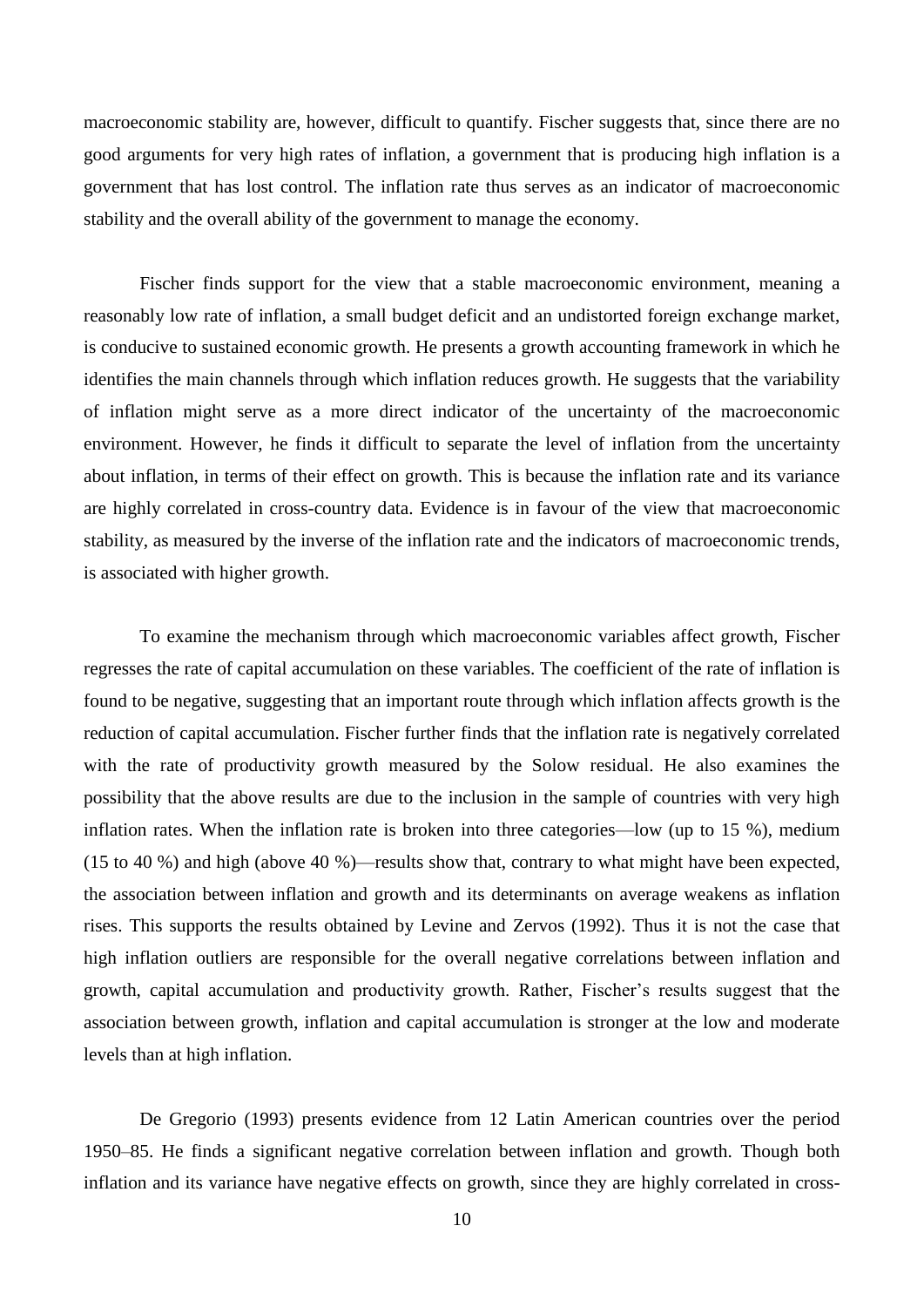country evidence, the results cannot discriminate whether it is the level or the variability that negatively affects growth. Even when high inflation countries were eliminated from the regression, the impact of inflation was both negative and significant. However, though results suggest a negative relation between inflation and investment in physical capital and foreign investment, the relationship is not significantly different from zero. Though Fischer's results suggest that inflation affects the level of investment, De Gregorio finds that it is the efficiency of investment that is affected and that is what leads to the effect of inflation on growth. This result is supported by cross-country evidence presented in Levine and Renelt (1992). Bleaney (1996) finds that poor macroeconomic policy, measured by fiscal balance and real exchange rate volatility, appears to be negatively correlated with growth. In his sample, inflation is positively correlated with the real exchange rate and when included in the same regression inflation does not appear to have a negative influence on growth. Since the two are correlated, this suggests that the choice of one of the two variables may depend on the degree of openness and the relative influence of the domestic and foreign prices for investment decisions.

High inflation rates also tend to be volatile and the associated negative and unpredictable real interest rates discourage domestic financial savings. Unanticipated high inflation erodes the real value of financial assets and the volatility of inflation increases the risk associated with holding them. Conversely, low-to-moderate inflation, particularly at stable rates, encourages financial savings. Fry (1988) and Gleb (1989) find, from pooled cross-economy time series data, a consistently positive and significant relationship between economic growth and the real rate of interest. To separate the effects of inflation in a financially repressed regime from those of real interest rates, a World Bank study re-estimates the equations (World Bank 1993). Evidence from a sample of twenty countries, for the impact of the real interest rate and the inflation rate on the GNP growth rate is reported. The real interest rate has a statistically significant and positive impact on growth. But when inflation is included, the coefficient for the real interest rate is no longer statistically significant, while the negative coefficient on the rate of inflation is. This suggests that the positive relation between real rate of interest and growth was actually reflecting a negative relation between inflation and growth in financially repressed regimes, where nominal interest rates are kept fixed. Perhaps that is why, for a sub sample of economies for which real interest rates are positive, the coefficients of both the real interest rate and inflation are negative, indicating that lower real interest rates may have had a positive impact on growth. The study also suggests that another condition that was particularly important to investment was public investment in infrastructure. If inflation reduces public saving, public investment is likely to fall.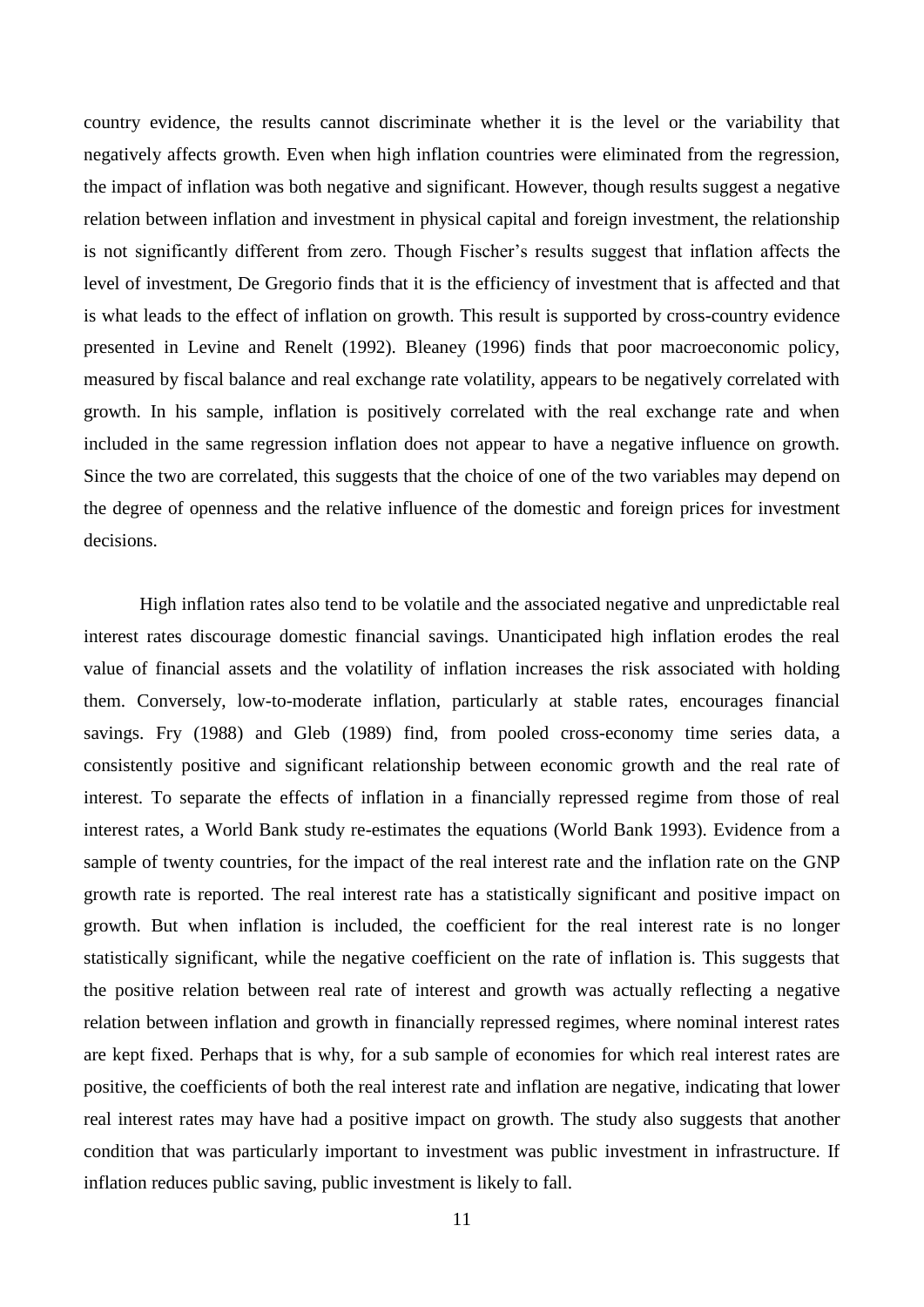## **The Asian experience:**

Cross-country evidence appears to support a cross-country negative relationship. In general, countries with higher growth are those with lower inflation rates. A World Bank study finds that the high-performing East Asian countries, that have had sustained high growth for the last three decades, have each had a stable macroeconomic environment that fostered high rates of investment and economic growth (World Bank 1993). Macroeconomic stability has been defined as inflation being kept under control, internal and external debt remaining manageable, and resolving the macroeconomic crisis that emerged within a year or two.

Though the cross-country evidence suggests a negative correlation between inflation and growth, a distinction is not made between open and closed economies among these countries. It may be that the negative correlation is strong in the case of open market economies which rely on private foreign and domestic investment that is encouraged by low inflation and where maintaining export competitiveness and preventing capital flight have a larger role to play. In a closed planned economy, where the reliance on public investment is substantial and financed by inflationary means, the relationship between growth and inflation may even be positive for long periods of time. As India moves from a closed planned economy to an open one, where private domestic and foreign investment is expected to be the engine of growth, it is relevant to examine the impact of inflation on investment.

The empirical evidence also underwent similar changes in views. The evidence of an inverse relationship between inflation and growth was vociferously advocated mainly since the beginning of the 1980s in contradiction to the earlier stands taken by several researchers including Johnson (1967) who indicated that "there was no conclusive empirical evidence one way or the other". However, especially, since the arrival of the new evidence of a negative relationship, a large body of empirical research has explored various paradigms in inflation analysis. Incidentally, much of the empirical literature on the important subject of inflation-growth trade-off is devoted to developing countries as their economies happen to provide rich information with interesting variations in macro-economic activity. Notable among the recent papers that address this relationship are by De Gregorio ( 1993), Fisher (1993), Barro (1995), Sbordone and Kuttner ( 1994) and Smyth (1994), all of whom technically confirm that inflation has a negative effect on economic growth. Alternative, recent empirical, exercises by investigators such as Sarel (1997), Bruno and Easterly (1998), however, have questioned this sweeping generalization. They argued that harmful effects of inflation on growth are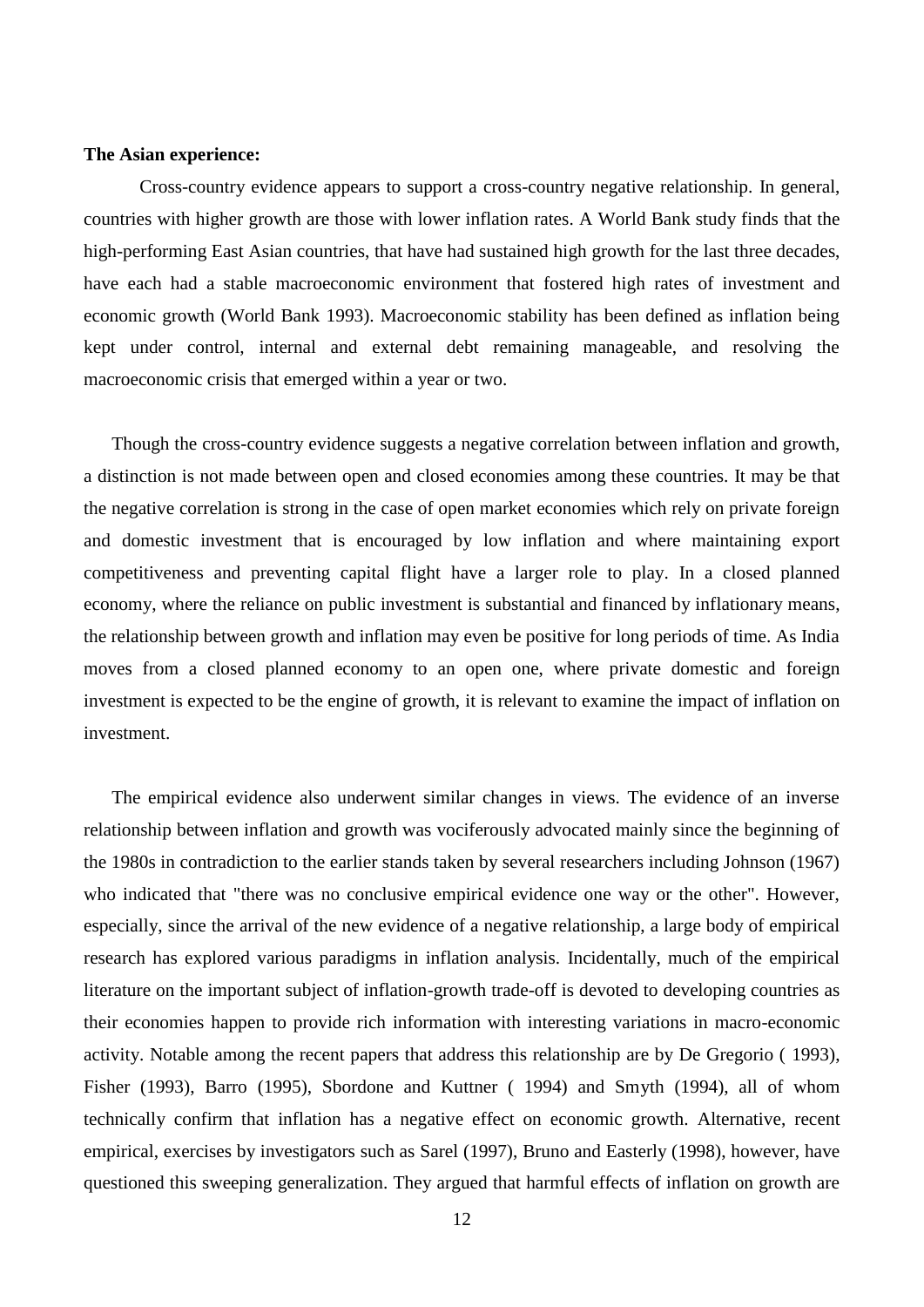not universal but appear only over the spectrum exceeding a given 'threshold'. These authors also believe that an inflation rate below the threshold may even have positive influences on economic growth**.**

The quantity theory can be traced to Richard Cantillon and David Hume. As Lucas (1996, p. 662) puts it, "These are two of Hume's statements of what we now call the Quantity Theory of Money: the doctrine that changes in the number of units of money in circulation will have proportional effects on all prices that are stated in money terms, and no effect at all on anything real, on how much people work or on the goods they produce or consume."

The quantity theory thus contains two testable propositions. The first is that long-run inflation rates are equal to money growth rates. The second is the long-run super neutrality of money: A country's long-run rate of real economic growth is independent of its money growth rate. Long-run super neutrality is of course not short-run super neutrality. Bruno and Easterly (1998) showed that countries experiencing short periods of high inflation also experienced decreases in growth of real GDP per capita. But following the episodes of high inflation, their per capita growth rates increased to rates above the world average (1998, tables 2 and 3). Money growth is far from neutral in the short run "The central predictions of the quantity theory are that, in the long run, money growth should be neutral in its effects on the growth rate of production and should affect the inflation rate on a one-forone basis." (Lucas 1996, p. 665)

## **Literature on inflation in India: an analytical review:**

Existing literature on inflation in India includes papers in a Phillips-curve framework, papers in a Lucas-supply-function framework, and papers that treat inflation as a variable in a larger system of equations or in a vector autoregressive (VAR) model.

**Papers in a Phillips-curve framework** examine the relation between inflation and the output gap. Out of them, the only paper that explicitly attempts to estimate the Phillips curve for India is, Dholakia (1990).Studying a sample from 1950 to 1985, Dholakia asserts that the Indian economy does not seem to face any appreciable tradeoffs between unemployment and inflation even in the short run. He argues that the least-developed countries having underutilized potential would not experience inflationary pressures if the pace of growth is high. Referring to India, Dholakia concludes, "an imaginary serious tradeoff between inflation and unemployment, in all probability, is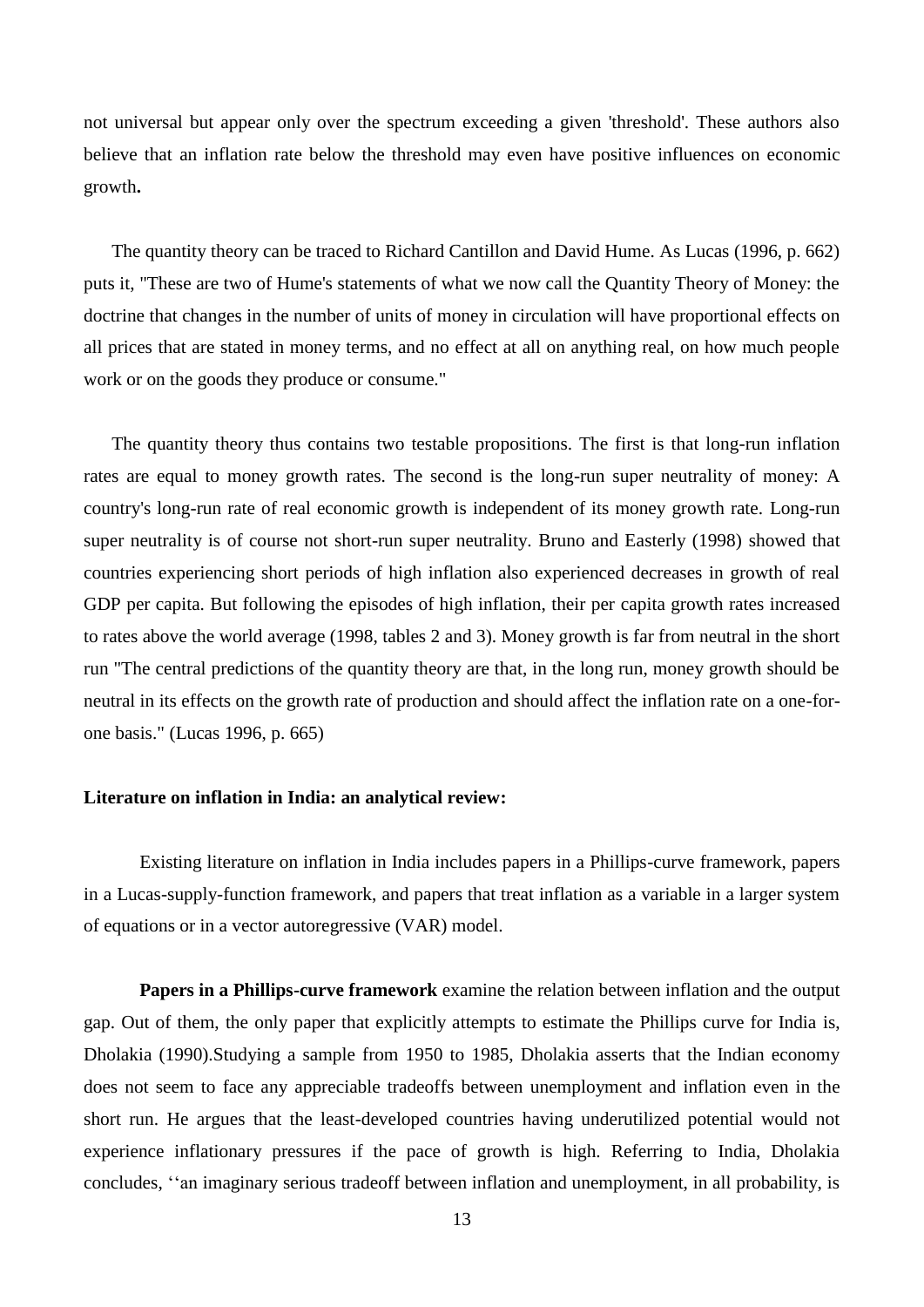not likely to exist.''Bhalla (1981) fails to find any evidence of a significantly positive relationship between inflation and excess demand in the Indian economy. Bhalla comments, "Aggregate changes" in real output apparently have no effect on the inflation rate.'' Studying India's manufacturing sector over the period from 1961 to 1977, Rangarajan (1983) asserts a negative correlation coefficient between price change and real-output change. Based on Indian yearly data from 1950 to 1988, Bhattacharya and Lodh (1990) find a weak and negative relationship between inflation and output growth. They also refer to Bhattacharya (1984) who argues that the Keynesian Phillips curve does not work in developing countries like India. Ghani (1991) estimates a price equation for India on a sample from 1967 to 1982. The equation shows a negative sign on output. Balakrishnan (1991) works on a sample from 1950 to 1980 in the Indian manufacturing sector. By regressing inflation on the output gap or the ‗activity' variable, Balakrishnan finds a significantly negative relation, which clearly contradicts the Phillips curve for India. In another study on a sample from 1951 to 1990, Nachane and Laxmi (2002) find a negative relation between inflation and the output gap. Brahmananda and Nagaraj (2002) in their claims that the correlation between inflation and growth, if any, is often negative in Indian data from 1970 to 1999. Using the quarterly data from 1983Q1 to 2001Q4 on output series constructed by Virmani and Kapoor (2002) and Virmani (2004) finds a negative relation between the output gap and inflation.

**Papers in a Lucas-supply-function framework** attempt to see the output gap in response to inflation in India. Following Lucas (1973), Arak (1977) and Makin (1982) one study by Samanta (1986) finds a negative relation between the price level and real output in India. Samanta (1986 attempts to estimate an expectations adjusted supply function (EASF) for India using yearly data from 1952 to 1983. The EASF hypothesis states that price change affects real output or supply only when such price change is purely unanticipated Lucas (1973), Samanta's estimation, which does not justify the EASF for India finds a significantly negative relationship between price surprises and output.

**Papers in a VAR model** examine the interrelationship of output growth, inflation, and money growth in India. Rangarajan and Arif (1990) using annual data over the period from 1961 to 1985 conclude that the price level has no response to the changes in real output. Das (2003) working with money, price, and output of India over the period from April 1992 to March 2000 shows a negative relationship between price and output. Overall most papers, especially papers that clearly focused on the Phillips curve, do not show that a Phillips curve exists for India. A few papers discuss supply shocks faced by India without adequately incorporating them in estimating inflation. Thus,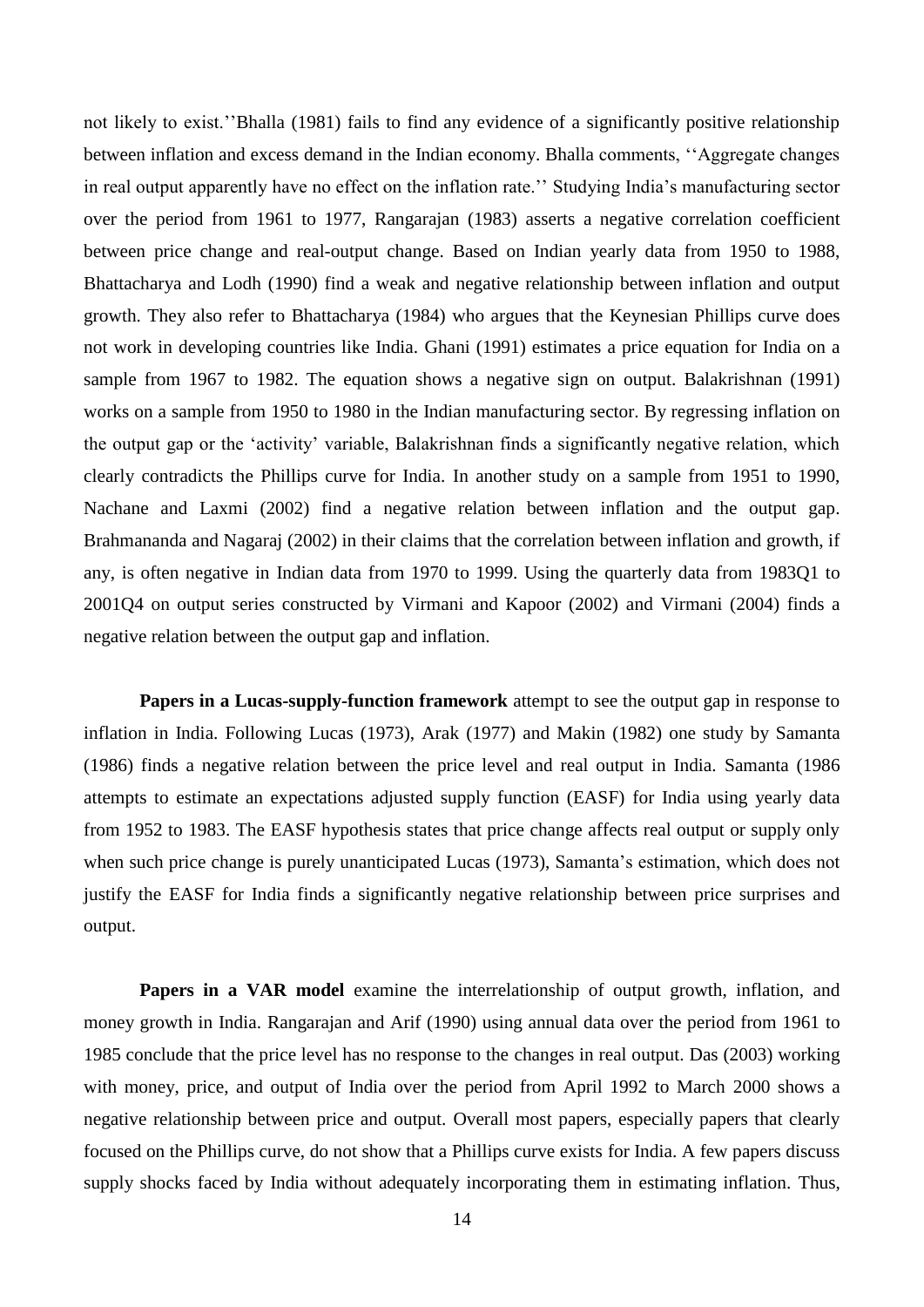three lines of arguments in explaining inflation dynamics in India can be observed. First, supply shocks are held responsible as a vital factor in determining Indian inflation Balakrishnan 1991;Dholakia 1990; Goyal and Pujari 2004;Ramachandran 2004; Second, one group believes that countercyclical money wage is the answer to the negative relation between inflation and the output gap( Ahluwalia 1979;Balakrishnan 1991; Roy and Darbha 2002) Third, another group believes that real marginal cost is not positively correlated with output in India (Chatterji 1989).The first reasoning would imply that the Phillips-curve theory actually fits India, if supply shocks are properly accounted for. The second reasoning implies that firms in India generally do not set prices to maximize profit. The second and the third reasoning, if true, would imply that conventional macroeconomics, as applies to the US, cannot fit India. If the first reasoning is true, which means we can estimate the Phillips curve for India by controlling supply shocks, the second and the third reasoning become contradictory or redundant. To examine the first reasoning, it is imperative at this point to see the major supply shocks to the Indian economy.

Some studies claim that India's economic reform brought a significant change in the nature of the Phillips curve Bhattacharya and Mitra 1997;Paul and Bhanumurthy 1999; Rao 2002) claims that the Phillips curve emerges only in the post-reform era.

In the first group of models (Romer (1993) and Lane (1997)), increased openness to trade lowers inflation by making the Phillips curve *steeper*, i.e. the output-inflation tradeoff smaller; underlying this mechanism is the negative terms of trade effect of a real depreciation, which is triggered by a monetary expansion. Roomer's model applies mainly to countries that are large enough to affect international prices. Lane (1997) shows that this is not a necessary assumption; using a model with imperfectly competitive goods markets and sticky prices in the non-tradeables sector he shows that the output gains from unexpected inflation are smaller in more open economies. Again, one would expect openness to be associated with lower inflation and a smaller outputinflation tradeoff. A further implication of Lane (1997) is that – for a given level of openness – the larger a country, the more reduces the terms of trade effect the benefits from surprise inflation. A negative effect of country size on inflation would point to the relevance of this effect.

 The second class of models is provided by Daniels and VanHoose (2006) and Razin and Loungani (2007). In the model by Daniel and VanHoose (2006), characterized by economy wide monopolistic competition, increased openness reduces the pricing power of domestic firms. As a consequence the output-inflation tradeoff becomes larger. At the same time, the reduced pricing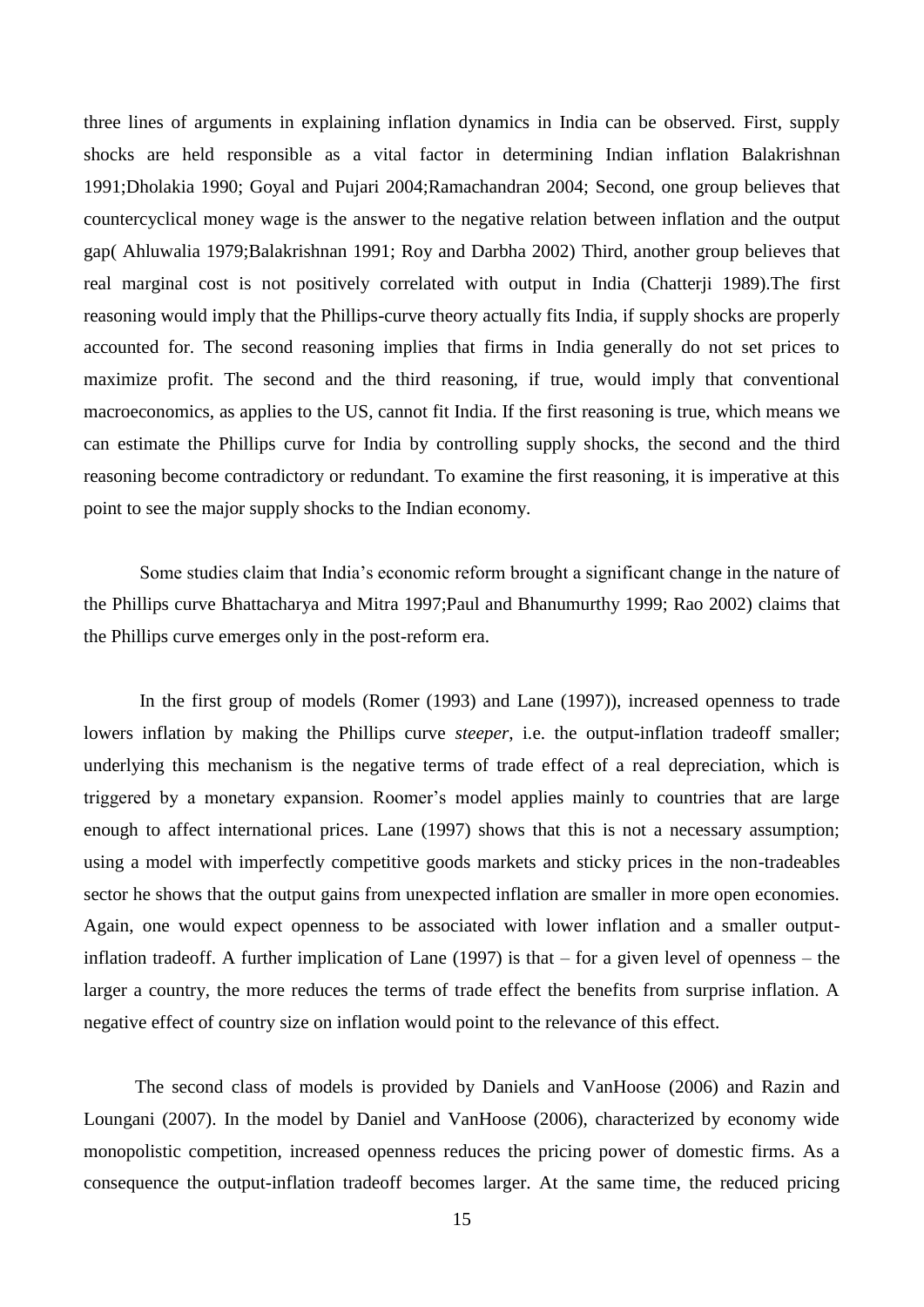power lowers the output effects, induced by unexpected price increases through a monetary expansion. Hence, one would expect openness to trade to be associated with lower inflation and a larger output-inflation tradeoff. Also note that the model predicts that a higher sensitivity of domestic spending with respect to a real depreciation reduces the output-inflation tradeoff but increases the inflation bias. In larger countries, where trade is a smaller share of domestic spending, terms of trade changes have lower output effects ceteris paribus. Hence, country size should reduce the inflation bias and *increase* the sacrifice ratio.

Many papers have estimated directly the impact of inflation on growth, output, investment and productivity. In this literature, the growth rate of the economy is considered as the dependent variable and the inflation rate as the explanatory variable. The empirical results have a clear policy implication: if inflation affects growth negatively, then monetary policy ought to stress price stability based on vigorous anti-inflationary policies targeting zero inflation.5 Examples of papers that have attempted to follow this line of research are Smyth (1992, 1994, and 1995), De Gregorio (1993), and Barro (1995). Smyth (1992) has estimated a negative relationship between inflation and growth: for each one percentage point increase in the USA inflation the annual growth rate is reduced by 0.223%. Smyth (1994) has also shown that inflation acceleration impacts growth negatively in the USA, each one percentage point increase in acceleration causing a reduction of 0.158% in growth. For Germany, Smyth (1995) has estimated that a 10% increase in the rate of inflation reduces the rate of growth of total factor productivity by 0.025%. Cameron et al. (1996) test the robustness of this kind of estimation and their results are suggestive that there is no connection between inflation and the level of productivity.

## **Threshold Inflation:**

With price stability as the dominant objective of monetary policy, the choice of an appropriate rate of inflation consistent with maximising growth attains importance. Friedman (1969) argued that anticipated inflation should, on average, be negative. Steady deflation - at a rate equal to the real rate of interest - is optimal because only at a nominal zero rate of interest is the marginal opportunity cost of holding cash equal to its marginal production cost (close to zero in practice). If shocks are only nominal and rigidities are symmetrical (of equal size both downward and upward) then near zero inflation may be optimal. However, the real world is marked by existence of nominal rigidities and zero inflation is not an optimal target (Akerlof et al., 1996). Zero inflation is also not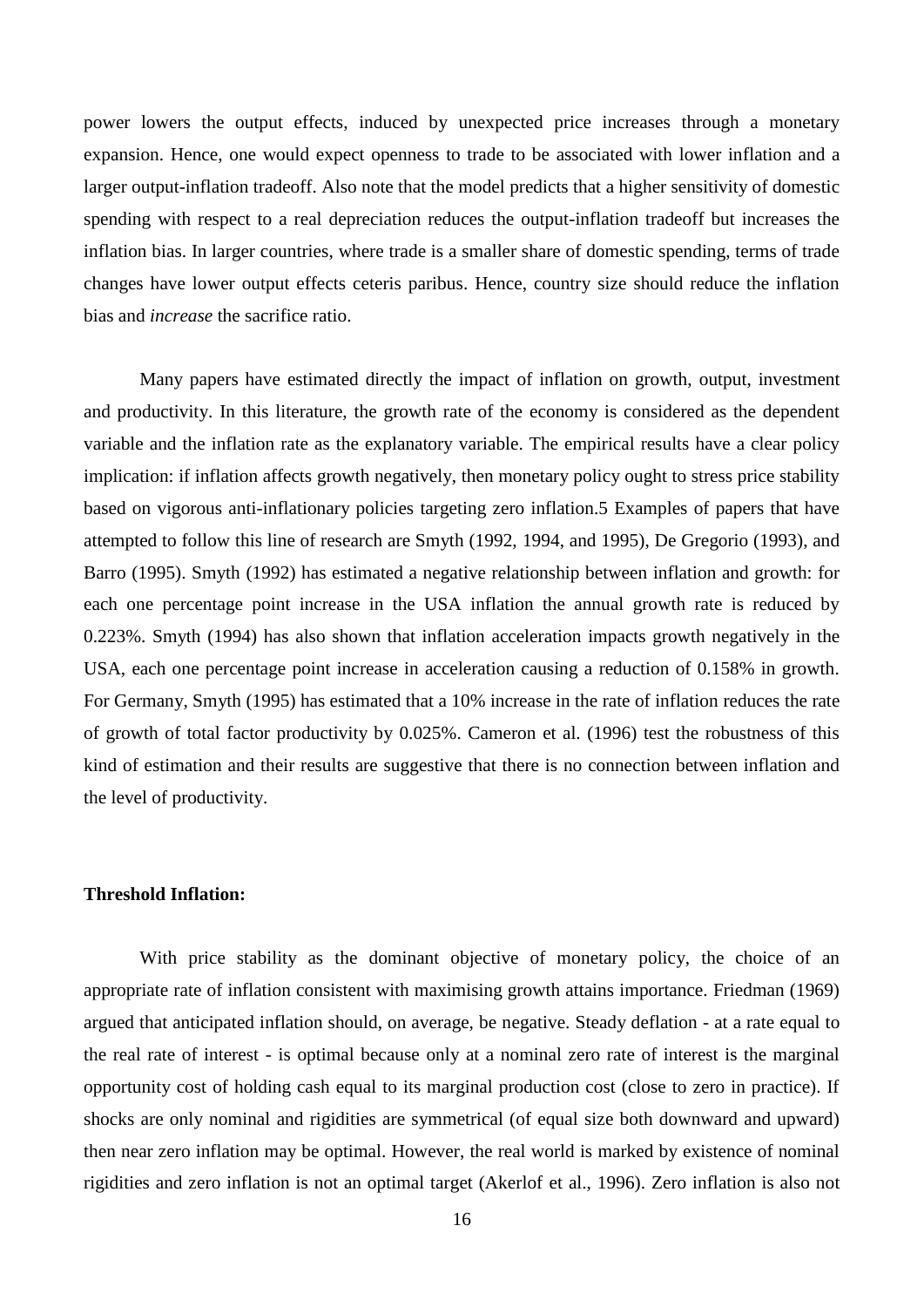favoured because of the upward bias in measured inflation. Moreover, a target of zero inflation rate increases the level of sustainable unemployment and hence, reduces output. In other words, a longrun output-inflation trade-off may exist at very low levels of inflation. The output effects of this trade-off may be large; for instance, the median increase in the equilibrium unemployment rate associated with zero rather than 3 % inflation is more than 2 percentage points. For Europe, even higher increases in unemployment are indicated (Holden 2002). For all these reasons, a low but positive rate of inflation is favoured as a target for 'greasing the wheels' of the economy (Krugman, 1998).

International evidence shows a wide range for estimates of threshold inflation. While for industrial countries' threshold is placed between 1 to 3 %, for developing countries, it ranges from eight % to 40 % (Bruno and Easterly, 1995; Khan and Senhadji, 2002; Sarel, 1996). The results suggest that threshold is not fixed over time across countries - it is time varying and country specific in nature.

For India, since the second half of the 1990s, a number of studies have attempted to estimate threshold inflation. The Chakravarty Committee (RBI, 1985) referred to an inflation rate of four % as an acceptable rise in prices. This can be regarded as the first influential fix on the threshold rate of inflation in India. More recent studies have made estimates of threshold inflation using Sarel methodology and these estimates place threshold inflation for India in the range of 4-7 % (Kannan and Joshi, 2002; Rangarajan, 1997; RBI, 2003a; Samantaraya and Prasad, 2001; Vasudevan, Bhoi and Dhal, 1998). The estimate of threshold inflation has, however, a shifting perspective (RBI, 2003b). With structural changes in the economy, prolonged price stability at the global level as well as in India and the credible anchoring of inflationary expectations at a lower level, the threshold inflation could also move downwards.

#### **III. COINTEGRATION AND ERROR CORRECTION MODEL**

To examine the extent to which economic growth is related to inflation and vice versa, the theory of cointegration and Error Correction Models (ECM) is applied. With the help of this procedure it is possible to examine the short-run and long-run relationships between two variables. The Engle-Granger (1987) two-step cointegration procedure is used to test the presence of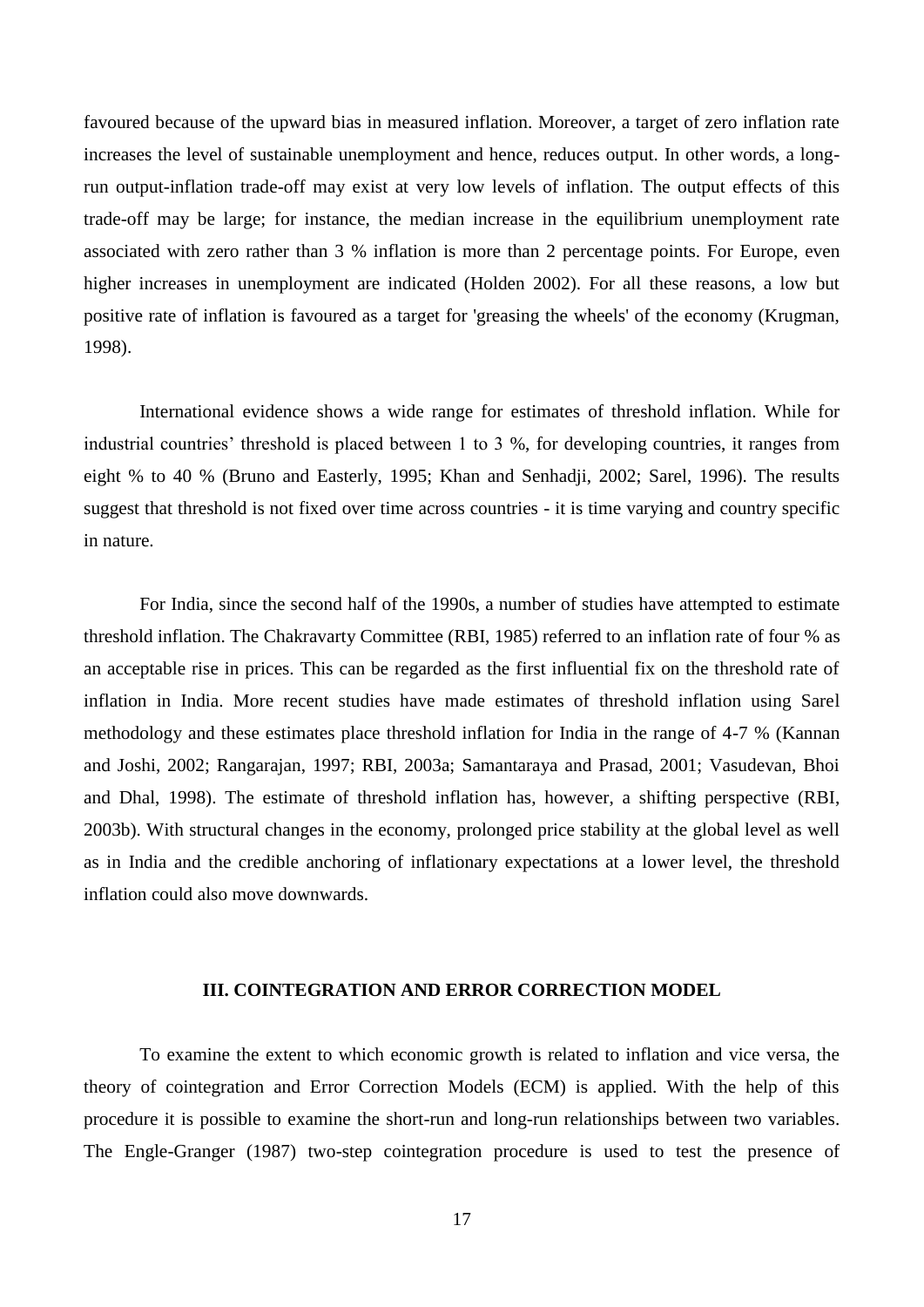cointegration between the two variables. If both time series are integrated of the same order then it is possible to proceed with the estimation of the following cointegration regression:

 $Y_t = a_{11} + b_{11} P_t + \mu_t$ ………………………………… *(ia)*

P<sup>t</sup> = a<sup>21</sup> + b<sup>21</sup> Y<sup>t</sup> + η<sup>t</sup> ………………………………… *(ib)*

where Yt = economic growth rate, Pt = inflation rate at time t, and  $\mu_t$  and  $\eta_t$  are random error terms (residuals). Residuals  $\mu_t$  and  $\eta_t$  measure the extent to which Yt and Pt are out of equilibrium. If  $\mu_t$  and ηt are integrated of order zero, I (0), then it can be said that both Yt and Pt are cointegrated and not expected to remain apart in the long run. If cointegration exists, then information on one variable can be used to predict the other.

In principle, there can be a long-run or equilibrium relationship between two series in a bivariate relationship only if they are stationary or if each series is at least integrated of the same order (Campbell and Perron, 1991). That is, if two series are integrated of the same order, I (d) for d  $= 0, 1, 2, \ldots$  then the two series are said to be cointegrated and the regression on the same levels of the two variables is meaningful (not spurious) and on long-run information is lost. Therefore, the first task is to check for the existence of stationarity property in the series for growth rate (Y) and inflation rate (Y).

First, the DF test is used (Dickey and Fuller, 1979) and then the ADF test (Dickey and Fuller, 1981) with and without a time trend. The latter allows for higher autocorrelation in residuals.

ΔX<sup>t</sup> = β<sup>1</sup> + π<sup>1</sup> Xt-1 + *n i* 1 ρ1 Xt-i + e1t …………………………...*(ii)*

The ADF tests are unable to discriminate well between non-stationary and stationary series with a high degree of autoregression. It is therefore possible that inflation, which is likely to be highly autocorrelated, is in fact stationary although the ADF tests show that it is non-stationary. The ADF tests may also incorrectly indicate that the inflation series contain a unit root when there is a structural break in the series (Culver and Papell, 1997). In consequence, the Phillips-Perron (PP) test (Phillips and Perron, 1988) is applied. The PP test has an advantage over the ADF test as it gives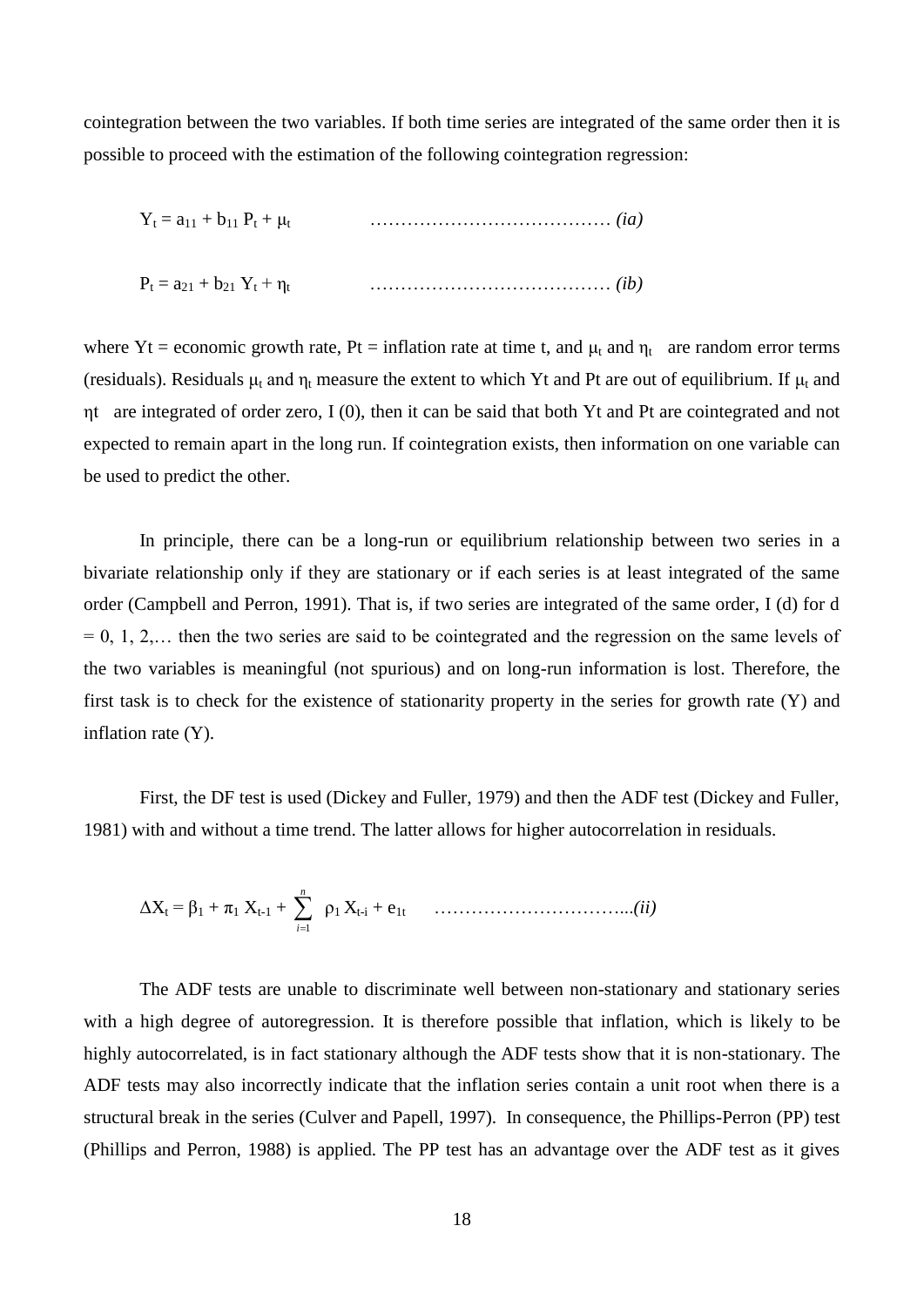robust estimates when the series has serial correlation and time-dependent heteroscedasticity, and there is a structural break. For the PP test we have to estimate equation (iii).

$$
\Delta X_t = \alpha + \pi_2 X_{t-1} + \Phi_{(t-T/2)} + \sum_{i=1}^m \Phi_i \Delta X_{t-1} + e_{2t} \dots \dots \dots \dots \dots \dots (iii)
$$

In equations (ii) and (iii),  $\Delta \Box$  is the first difference operator and  $q_t$  and  $e_{2t}$  are covariance stationary random error terms. The lag length n is determined by Akaike's information Criteria (AIC) (Akaike, 1973) to ensure serially uncorrelated residuals and m (for PP test) is decided according to Newley-West's (Newley and West, 1987) suggestions.

The null hypothesis of non-stationarity is tested using the t-statistic with critical values calculated by MacKinnon (1991). The null hypothesis that Yt and Pt are non-stationary time series is rejected if  $\pi_1$  and  $\pi_2$  are less than zero and statistically significant for each. Given the inherent weakness of the unit root test to distinguish between the null and the alternative hypotheses, both DF-ADF tests are applied following Engle and Granger (1987) and Granger (1986), and subsequently supplemented by the PP test following West (1988) and Culver and Papell (1997). These tests are carried out for both variables by replacing Xt with Yt and Pt in equations (ii) (for the DF-ADF tests) and (iii) (for the PP test).

DF-ADF-PP unit root tests are also applied for residuals  $\mu_t$  and  $\eta_t$  (from equations (ia) and (ib)) by respecifying equations (ii) and (iii) in terms of μt and ηt instead of Xt. When μt and ηt are found to be integrated of order zero then it can be concluded that these two series are cointegrated. If the hypothesis of no integration is rejected, a stable long-run relationship exists between economic growth and inflation.

According to Engle and Granger (1987), when Yt and Pt are found to be cointegrated then there must exists an associated error correction mechanism (ECM) that may take the following form:

$$
\Delta Y_t = \Phi_{10} + \sum_{j=0}^{s} \Phi_{11} \, \Delta P_{t-j} + \sum_{i=1}^{q} \Phi_{12} \, \Delta Y_{t-i} + \rho_1 \, \mu_{t-1} + e_{3t} \quad \ldots \ldots \ldots \ldots (iva)
$$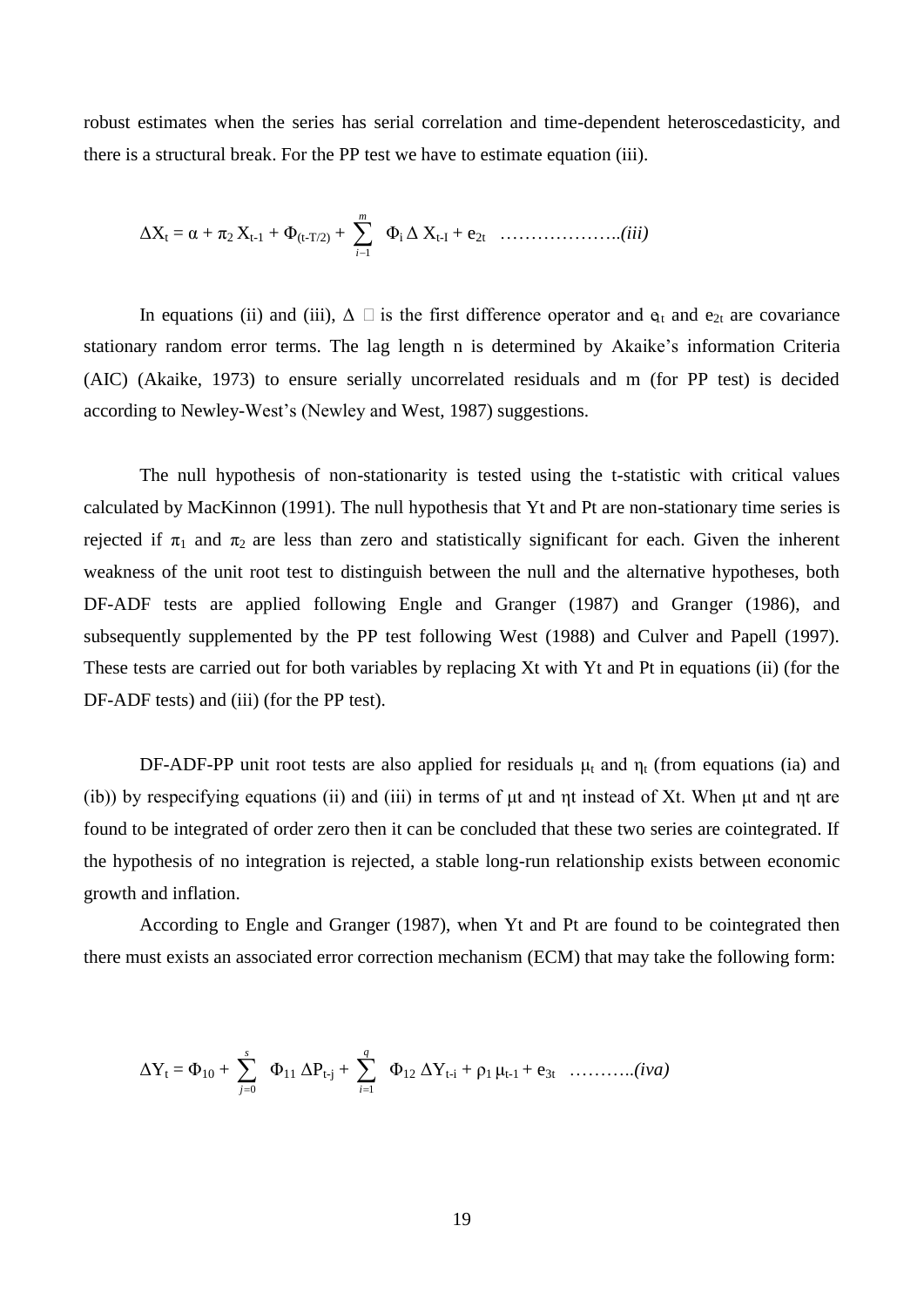$$
\Delta P_t = \Phi_{20} + \sum_{j=0}^{s} \Phi_{21} \, \Delta Y_{t-j} + \sum_{i=1}^{q} \Phi_{22} \, \Delta P_{t-i} + \rho_2 \, \eta_{t-1} + e_{4t} \quad \ldots \ldots \ldots \ldots (ivb)
$$

Where  $\Delta$  denotes the first difference operator,  $\mu_{t-1}$  and  $\eta_{t-1}$  are error correction terms, s and q are the number of lag lengths (determined by AIC) and  $e_{3t}$  and  $e_{4t}$  are random disturbance terms. Here i begins at one and j begins at zero in order for the series to be related within a structural ECM (Engle and Yoo, 1991). The error correction terms  $\mu_{t-1}$  and  $\eta_{t-1}$  (which are the residual series of the cointegrating vector normalized for Yt and Pt) measure deviations of the series from the long-run equilibrium relations. For the series to converge to the long-run equilibrium relation,  $0 \leq \rho_1$ ,  $\rho_2 \leq_1$ should hold. However, cointegration implies that not all  $\rho_1$ ,  $\rho_2$  should be zero.

## **IV. DATA AND EMPIRICAL EVIDENCE**

Equations are estimated over the period 1972-73 to 2007-08 using annual data collected from RBI and CSO. Inflation (P) is measured from the average wholesale price index (WPI) and growth (Y) rates of gross domestic product are calculated at 1993-94 prices.

Results of unit root tests are reported in tables 2A and 2B. They show that both growth rate (Y) and inflation (P) are integrated of order zero for India.

|                           | Inflation | Growth |
|---------------------------|-----------|--------|
| Mean                      | 7.38      | 5.47   |
| <b>Standard Deviation</b> | 4.93      | 3.10   |

**Table 1. Average inflation and growth rates**

Period of study: 1972-2008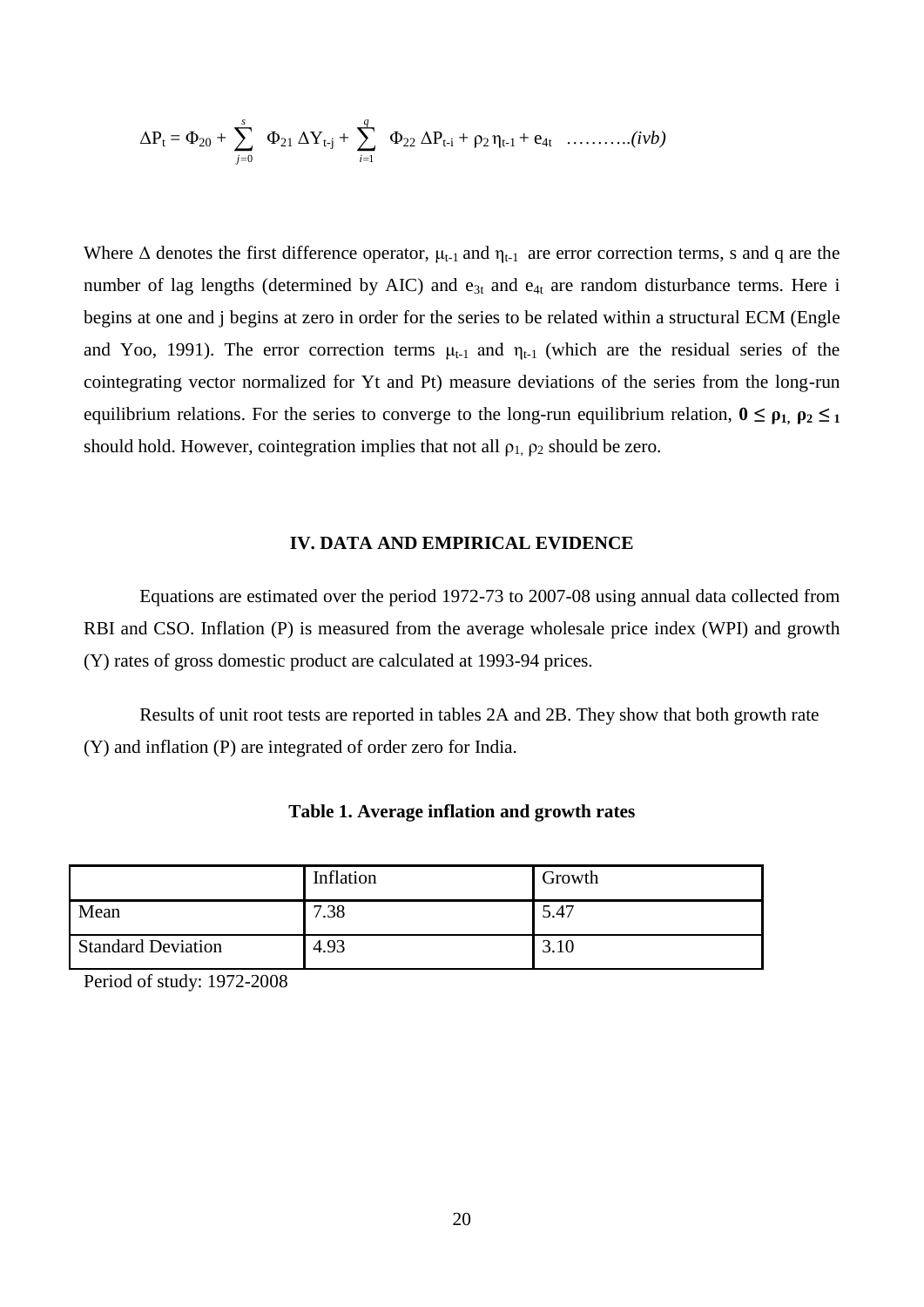| Variables | DF      |         | <b>ADF</b> |            |
|-----------|---------|---------|------------|------------|
|           | c       | c & t   | с          | c & t      |
|           | $-6.14$ | $-7.51$ | $-2.08$    | $-4.40(3)$ |
|           | $-4.13$ | $-4.47$ | $-3.84$    | $-4.89(3)$ |

## **Table 2A. Unit root test with DF and ADF**

## **Table 2B. Phillips Perron test for unit root**

| Variables | <b>Phillips Perron</b> |            |  |
|-----------|------------------------|------------|--|
|           | $\mathbf c$            | $c \& t$   |  |
|           | $-6.12(3)$             | $-7.77(3)$ |  |
|           | $-4.01(3)$             | $-4.37(3)$ |  |

*Notes for tables 2A and 2B:*

DF, ADF and PP tests were performed using Econometric Views Package.

Figures within parentheses indicate lag lengths.

*All the variables are significant at 1%, 5% and 10% levels of significance*

comparing critical t statistics as computed by MacKinnon (1991).

 $c =$  intercept and c  $\&$  t = intercept and the time trend.

Next, we examine the cointegrating relationship between economic growth and inflation. First, cointegrating equations (ia) and (ib) are estimated.

Results of cointegration tests and estimates of the cointegrating parameters are reported in tables 3A and 3B. They show that growth rates and inflation rates are cointegrated. The empirical evidence also implies that there is a long-run relationship between growth rates and inflation rates and the interesting finding, is that the relationship between inflation and growth rates is negative.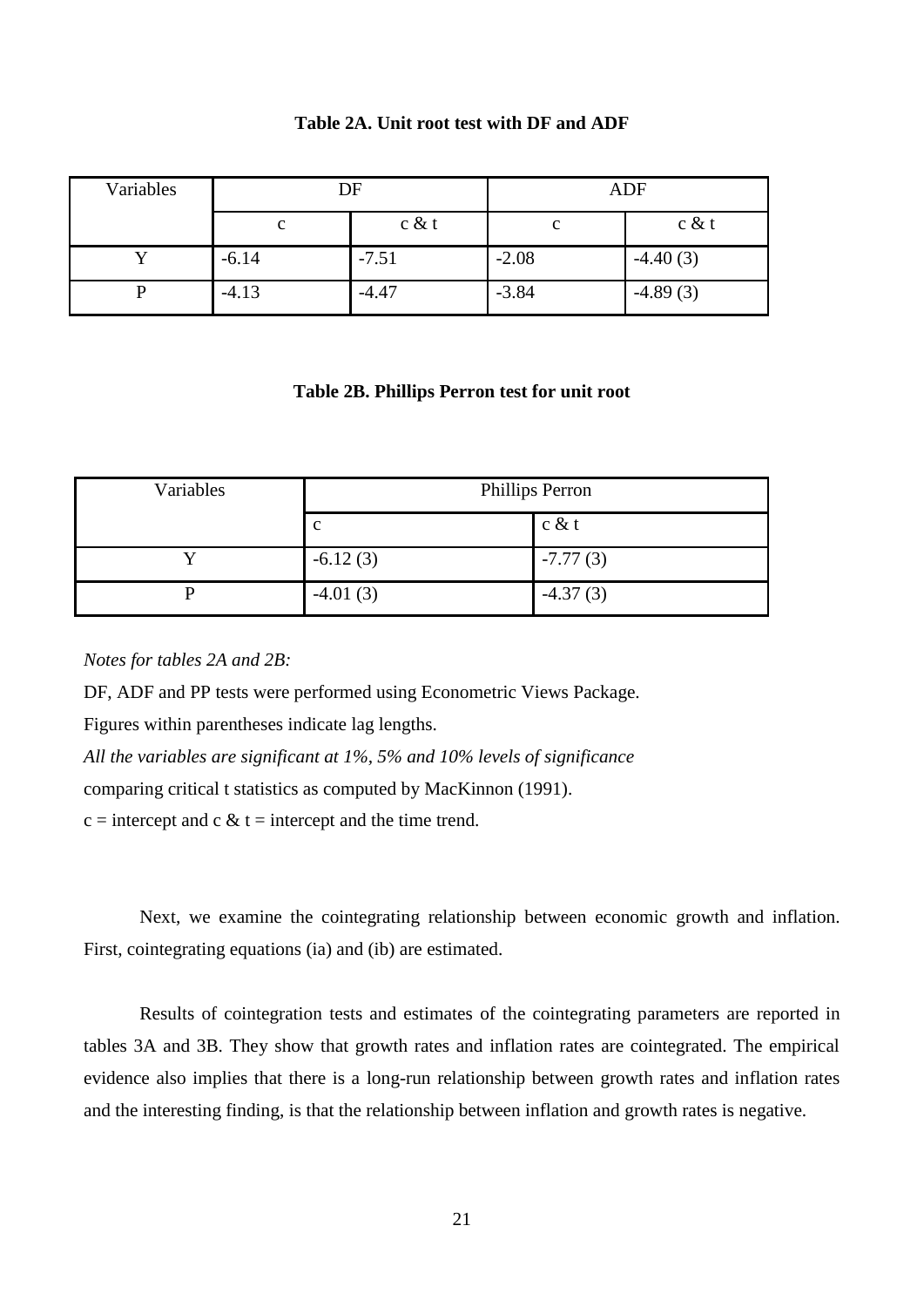# **Table 3A. Unit root test for the residuals and the coefficient of the dependent variables from equation (ia)**

|                   | Unit Root Test for $\mu_t$ |            |            |  |
|-------------------|----------------------------|------------|------------|--|
| Coefficient of Pt | DE                         | ADF        | РP         |  |
| $-0.2547$         | $-6.53$                    | $-3.98(1)$ | $-6.49(3)$ |  |

**Table 3B. Unit root test for the residuals and the coefficient of the dependent variables from equation (ib)**

|                   | Unit Root Test for $\eta_t$ |            |            |  |
|-------------------|-----------------------------|------------|------------|--|
| Coefficient of Yt | DE                          | ADF        | <b>PP</b>  |  |
| $-0.6423$         | $-4.42$                     | $-5.48(1)$ | $-4.34(3)$ |  |

*Notes for table 3A and 3B:*

DF, ADF and PP tests were performed using Econometric Views Package.

Figures within parentheses indicate lag lengths.

*All the variables are significant at 1%, 5% and 10% levels of significance* comparing critical t statistics as computed by MacKinnon (1991).

These findings have important policy implications – inflation is harmful rather than helpful to growth. Caution is needed since higher inflation may trigger inflationary spirals beyond a safe level as implied by larger inflation elasticities. As Bruno (1995: 38) puts it, "chronic inflation tends to resemble smoking; once you get the habit; it is very difficult to escape a worsening addiction".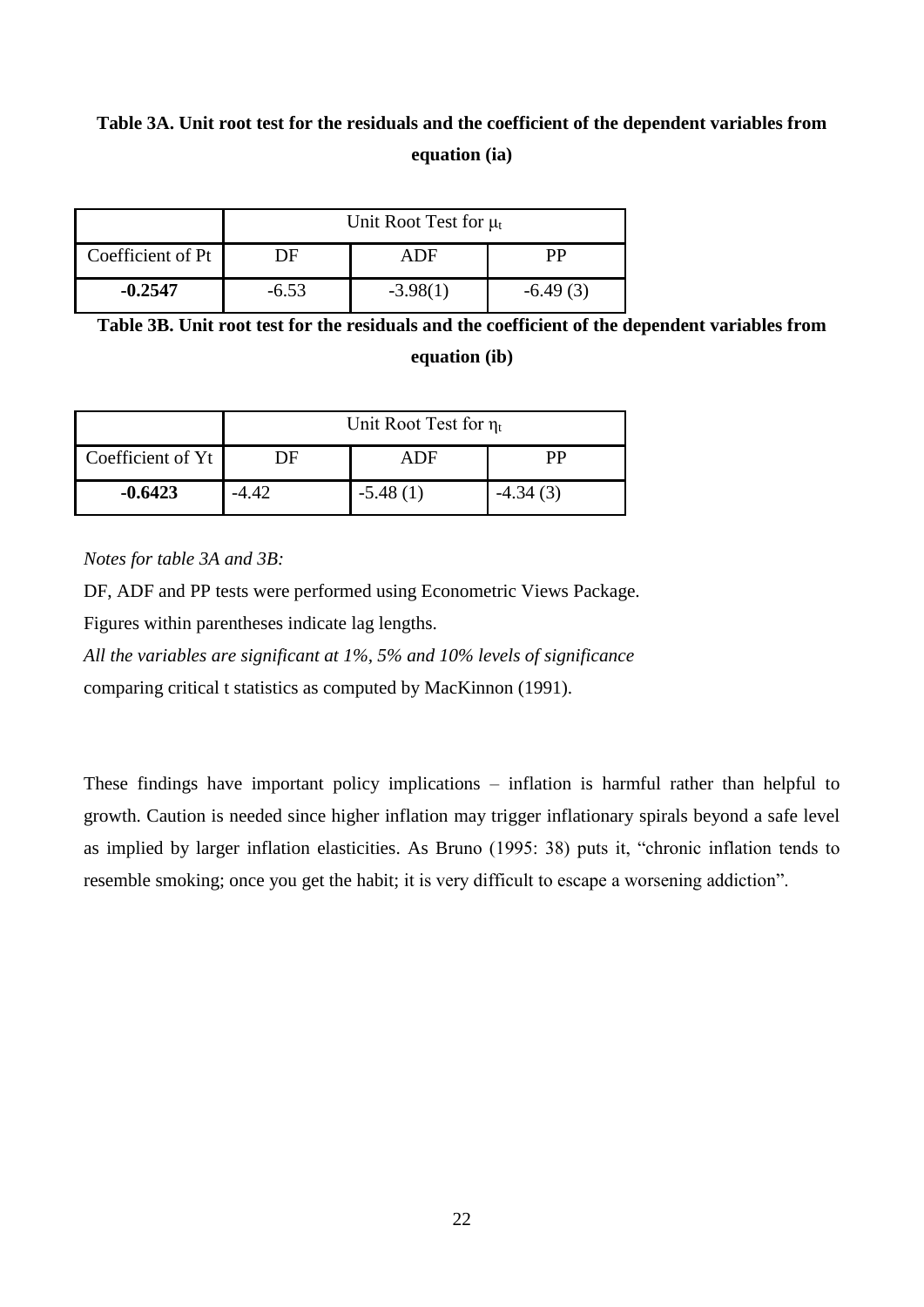## **Table 4A. Error correction model for GDP on WPI**

Dependent Variable: D(GDP)

Method: Least Squares

Sample(adjusted): 1976 2007

Included observations: 32 after adjusting endpoints

| Variable                  | Coefficien  | Std. Error            | t-Statistic | Prob.    |
|---------------------------|-------------|-----------------------|-------------|----------|
|                           | t           |                       |             |          |
| $D(GDP(-1))$              | $-0.017468$ | 0.197264              | $-0.088551$ | 0.9301   |
| D(WPI)                    | $-0.493730$ | 0.123933              | $-3.983861$ | 0.0005   |
| $D(WPI(-2))$              | $-0.112561$ | 0.093949              | $-1.198109$ | 0.2421   |
| $D(WPI(-1))$              | 0.258670    | 0.106145              | 2.436956    | 0.0223   |
| $D(WPI(-3))$              | 0.102868    | 0.092051              | 1.117511    | 0.2744   |
| $RES1(-1)$                | $-0.789190$ | 0.251433              | -3.138765   | 0.0043   |
| C                         | 0.214559    | 0.426064              | 0.503583    | 0.6190   |
| R-squared                 | 0.747959    | Mean dependent var    |             | 5.55E-17 |
| <b>Adjusted R-squared</b> | 0.687470    | S.D. dependent var    |             | 4.236858 |
| S.E. of regression        | 2.368590    | Akaike info criterion |             | 4.753107 |
| Sum squared resid         | 140.2555    | Schwarz criterion     |             | 5.073737 |
| Log likelihood            | $-69.04971$ | F-statistic           |             | 12.36507 |
| Durbin-Watson stat        | 2.175395    | Prob(F-statistic)     |             | 0.000002 |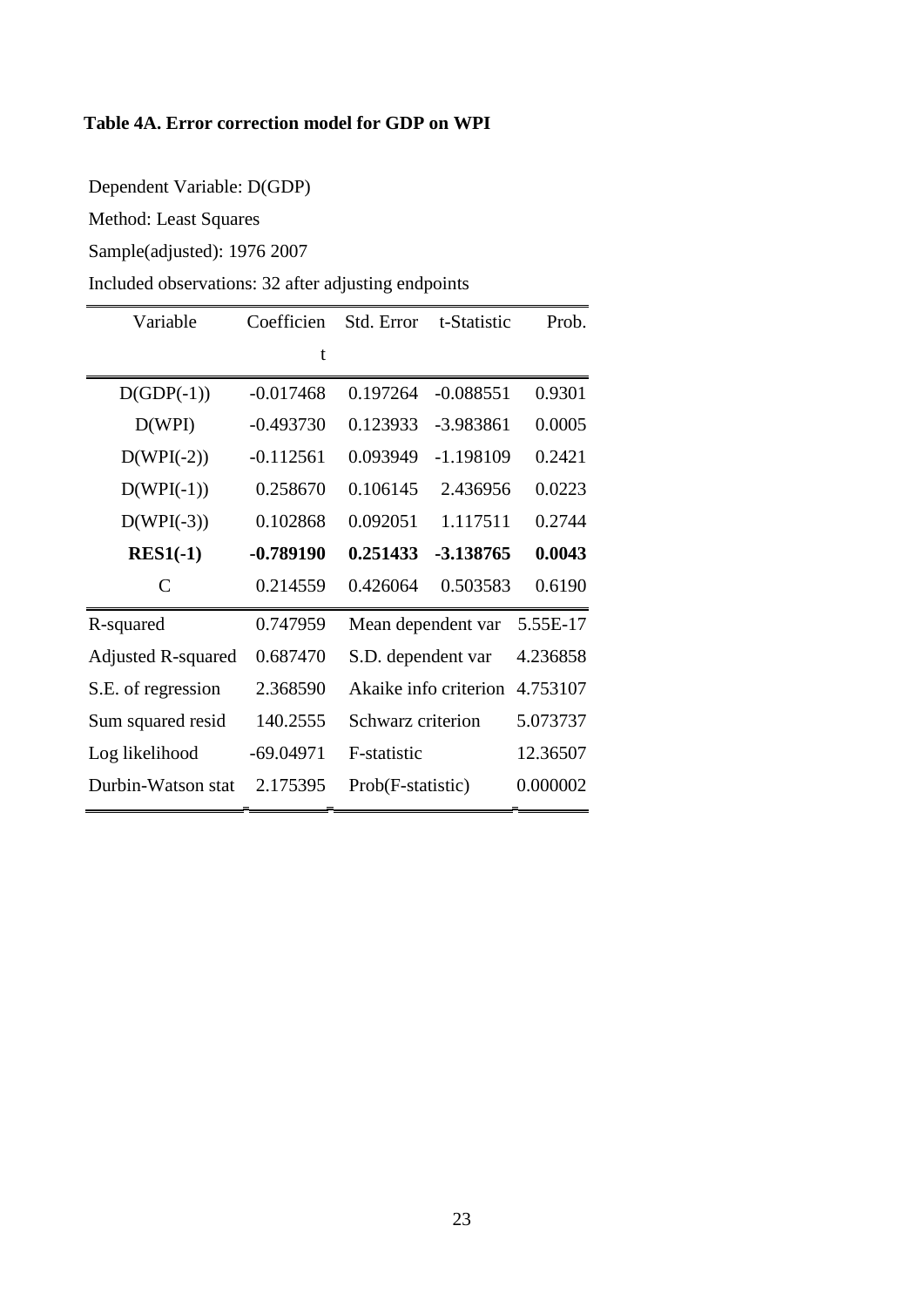## **Table 4B. Error correction model for WPI on GDP**

Dependent Variable: D(WPI)

Method: Least Squares

Sample(adjusted): 1976 2007

Included observations: 32 after adjusting endpoints

| Variable           | Coefficien  | Std. Error            | t-Statistic | Prob.    |
|--------------------|-------------|-----------------------|-------------|----------|
|                    | t           |                       |             |          |
| D(GDP)             | $-0.413392$ | 0.168835              | $-2.448503$ | 0.0214   |
| $D(WPI(-1))$       | 0.202438    | 0.125679              | 1.610757    | 0.1193   |
| $D(GDP(-2))$       | 0.178362    | 0.164809              | 1.082234    | 0.2891   |
| $D(GDP(-3))$       | 0.048458    | 0.156218              | 0.310196    | 0.7589   |
| <b>RESWPI(-1)</b>  | $-0.714363$ | 0.166727              | -4.284619   | 0.0002   |
| C                  | $-0.214485$ | 0.529800              | $-0.404841$ | 0.6889   |
| R-squared          | 0.555595    | Mean dependent var    |             | 0.179375 |
| Adjusted R-squared | 0.470132    | S.D. dependent var    |             | 4.043216 |
| S.E. of regression | 2.943139    | Akaike info criterion |             | 5.164191 |
| Sum squared resid  | 225.2138    | Schwarz criterion     |             | 5.439017 |
| Log likelihood     | $-76.62706$ | F-statistic           |             | 6.501030 |
| Durbin-Watson stat | 1.908869    | Prob(F-statistic)     |             | 0.000481 |

Tables 4A and 4B present estimated coefficients of the error correction term (long-run effects) and the lagged values of the two series (short-run effects). The estimated coefficients of the error correction term  $\rho_1$ , and  $\rho_2$  are significant at the 5 % level from growth rates to inflation and vice versa with appropriate (negative) signs. This means that if the two series are out of equilibrium, as specified in the cointegrating regression (ia) and (ib), growth rates will adjust to reduce the equilibrium error and vice versa.

## **V. CONCLUSION**

This study has been motivated by the recent developments in the literature on the relationship between inflation and growth and the apparent contradictory evidence provided for the developed and developing economies. In this paper, the cointegration and error correction models have used to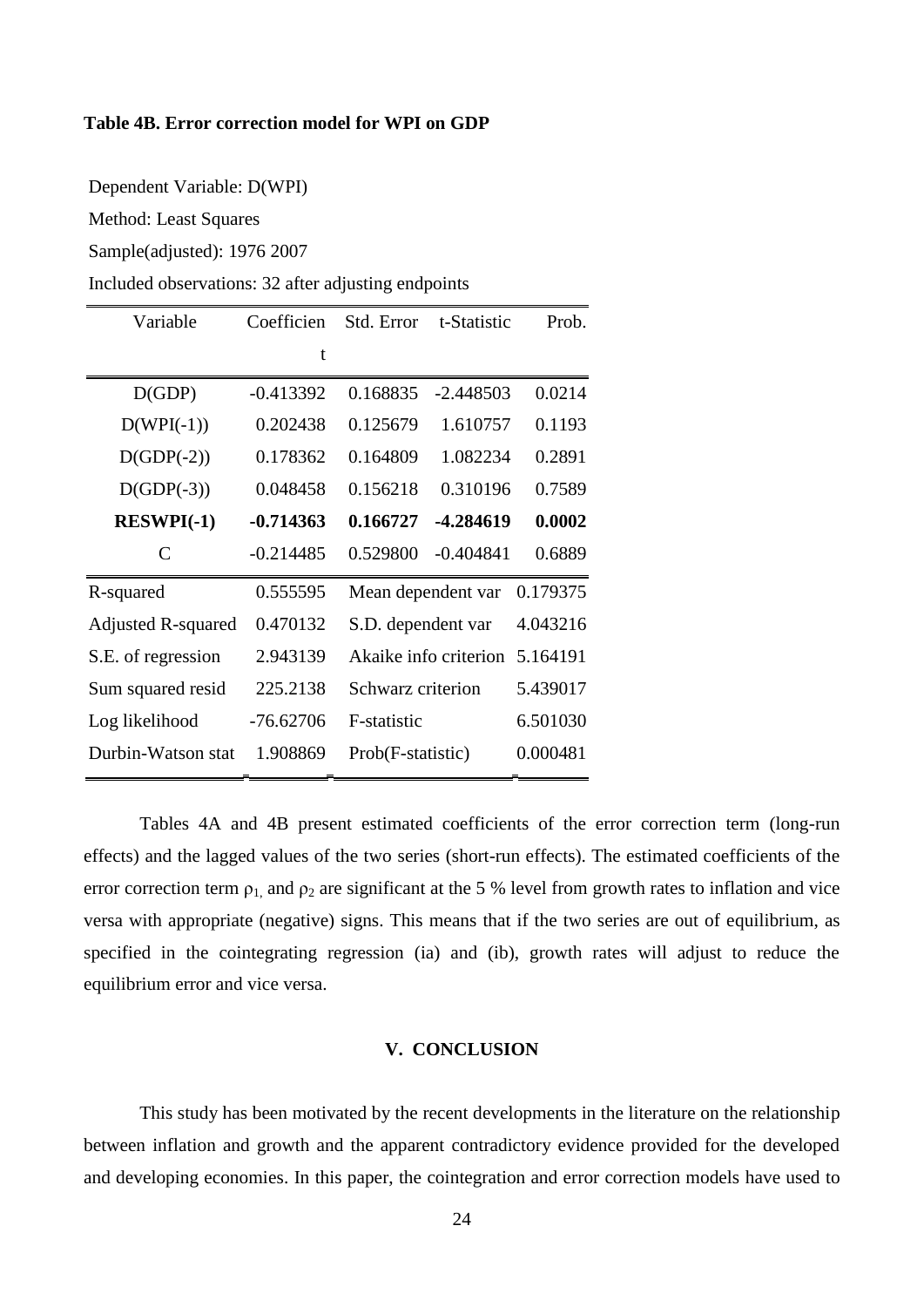empirically examine long-run and short-run dynamics of the inflation-economic growth relationship in India using annual data. The main objective was to examine whether a relationship exists between economic growth and inflation and, if so, its nature. The interesting results found in this exercise is that the, inflation and economic growth are negatively related. Second, the sensitivity of inflation to changes in growth rates is larger than that of growth to changes in inflation rates. These findings have important policy implications.

In this study, the inflation-growth nexus in India has been systematically analyzed. The important conclusion is that any increase in inflation from the previous period negatively affects growth. Therefore, unlike in the case of the EMU area, the most desired policy for India is the one in which there is always a downward pressure on inflation, without having to worry about what is the threshold level. Further, the policymakers should note that any increase in inflation from the previous period at any level has negative effect on economic growth. However, the fact that the common people and the decision makers do not like inflation has enormous effects on the consumption pattern, which in turn affects the output demanded.

Macroeconomic stability and the necessary infrastructure are among the preconditions for sustained growth. Among the ways inflation can affect growth, an important avenue is the effect of inflation on investment. Low or moderate inflation is an indicator of macroeconomic stability and creates an environment conducive for investment. A review of the existing cross-country international evidence, as well as evidence from Asia, indicates a negative relationship between inflation and long-term growth. Countries with low or moderate rates of inflation have higher growth rates over the long-term compared with countries with high inflation rates. However, low inflation does not constitute a sufficient condition for growth. The Indian experience appears to support the above view. In India inflation has generally been kept under control. There have been two episodes of high inflation since 1980 but price rise has been controlled by various fiscal, monetary and administrative measures. Also, evidence from investment behaviour in private manufacturing suggests that an increase in the rate of inflation has a negative impact on private investment in manufacturing. The regression for private investment in agriculture points towards complementarities between public and private investment. Taking economy-wide linkages into account, the analysis suggests that higher growth can be achieved by controlling inflation and raising public investment. To promote growth and keep inflation low, the government needs to control budget deficits. While simulations indicate that this can be achieved by switching public expenditure from consumption to investment, this may be a difficult policy to pursue, especially in a developing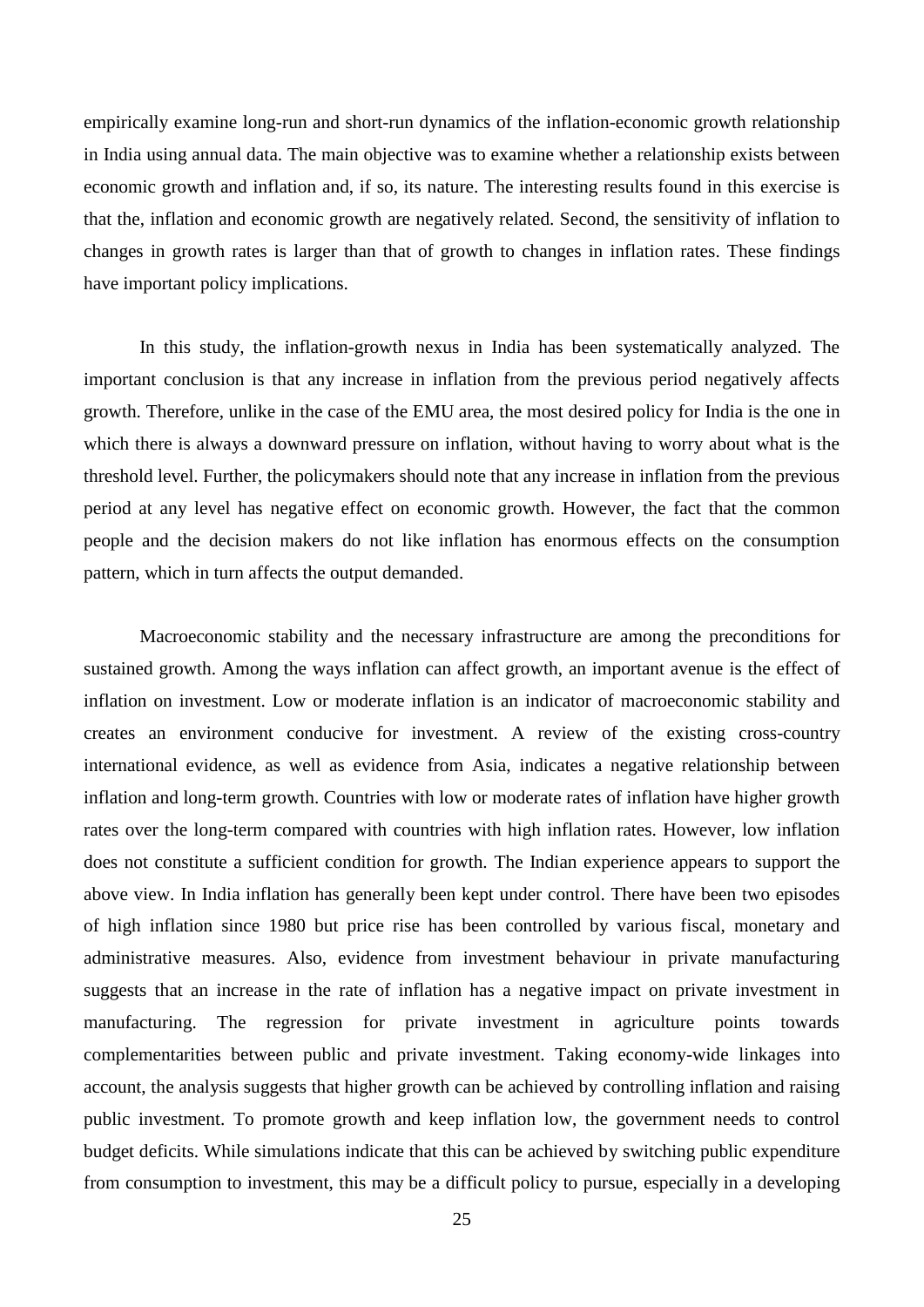country with a multiparty democracy. It may be more realistic to choose 'tolerable' levels of inflation rate and achieve the maximum possible growth given that rate, by deficit-financed public investment. The model allows the policy maker to see the various trade-offs involved. The overall message is clear—the government should curtail unproductive expenditure, which is bad for both growth and inflation, in favour of investment. Providing stability and the necessary infrastructure can set the stage for the use of other more direct policy measures aimed at promoting growth.

#### References

- Ahluwalia M S (2002): "*Economic reforms in India since 1991: has gradualism worked?"*, Journal of Economic Perspectives, 16, 67-88.
- Arif R R (1996): *Money demand stability: myth or reality - an econometric analysis,* Development Research Group Study No 13, Reserve Bank of India.
- Ambler,S.,& Cardia, E. (1997). *Testing the link between inflation and growth. In Proceedings of the conference on price stability, inflation targets and monetary policy.* Ottawa: Bank of Canada.
- Agarwala, R (1970):An Econometric Model of India, 1948-61. Ahluwalia, I J (1979): *'Behaviour of Prices and Output in India: A Macro-Economic Aggregates'*, RBI Occasional Papers.
- Bhattacharya, B B (1985): *Public Expenditure, Inflation and Growth: A Macro-Economic Analysis for India,* Oxford University Press, New Delhi. Economic and Political Weekly April 21, 1990 851
- Barro, R. J. (1995). *Inflation and economic growth*. NBER Working Paper 5326. Cambridge,
- Bruno, M.,& Easterly,W. (1998). *Inflation crises and long-run growth*. Journal of Monetary Economics, 41, 3–26.
- Balakrishnan P (2005): "*Macroeconomic policy and economic growth in the 1990s*", Economic and Political Weekly, XXXX, 3969-3977.

Barro, R J (1995*): 'Inflation and Economic Growth',* Bank of England Quarterly Bulletin, May.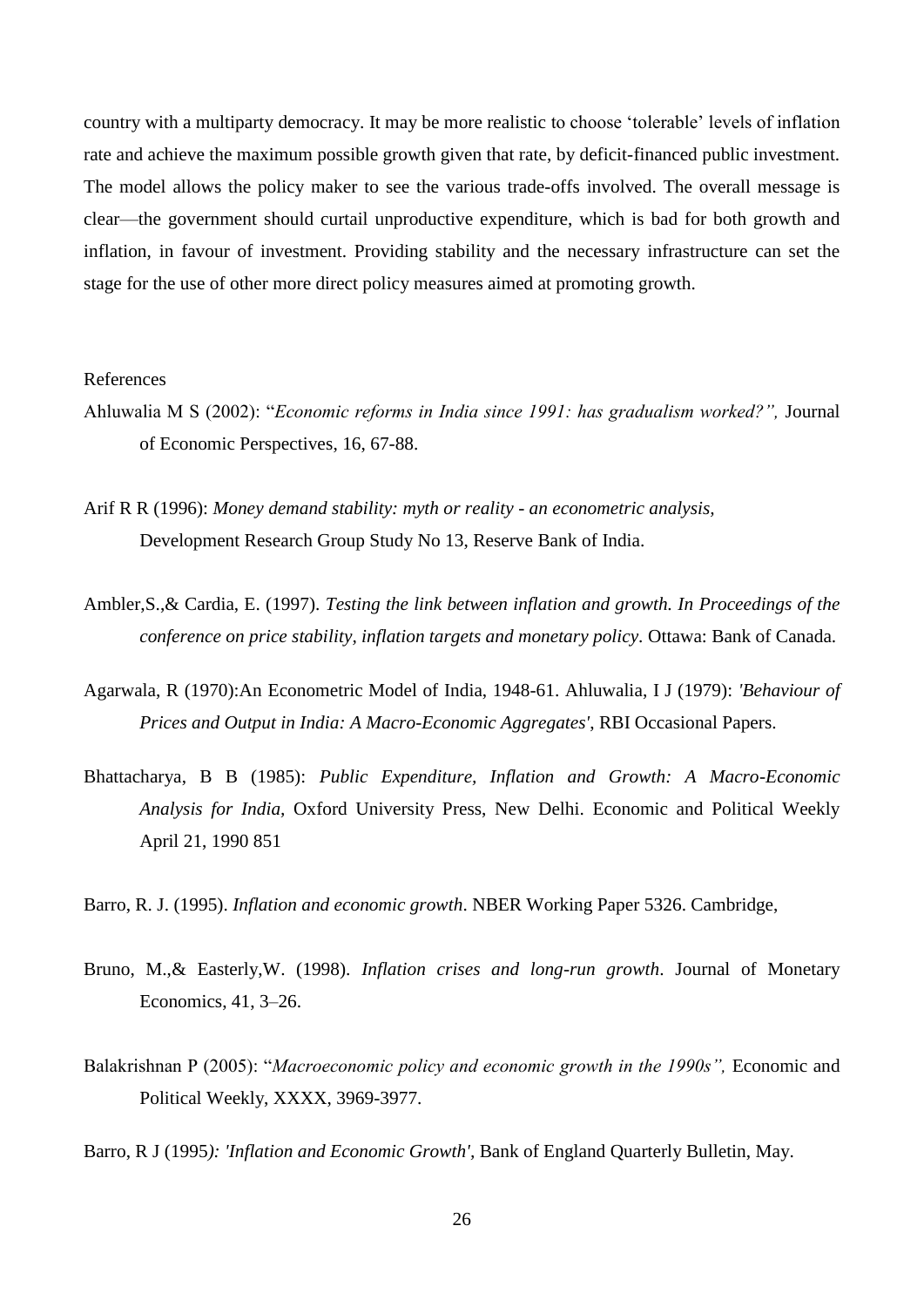- Bruno, M and W Easterly( 1998): *'Inflation Crisis and Long Run Growth*', Journal of Monetary Economics, Vol 41.
- Choi, S, B D Smith and J H Boyd ( 1996): *'Inflation, Financial Markets and Capital Formation'*, Federal Reserve Bank of St Louis Review, Vol 78(3).
- De Gregorio, J (1993): *'Inflation, Taxation and Long Run Growth'*, Journal of Monetary Economics, Vol 31.
- Fischer, S (1993): *'The Role of Macro-economic Factors in Growth'*, Journal of Monetary Economics, Vol 32(3).
- Ghosh, A.,&Phillips, S. (1998). *Inflation, disinflation, and growth*. IMF Working Paper No. WP/98/68. Washington, DC: International Monetary Fund.
- Kannan R (1999): *"Inflation targeting: issues and relevance for India",* Economic and Political Weekly, XXXIV, 115-122.
- Krishnamurty K (2002): *"Macroeconomic models for India: past, present and prospects",*Economic and Political Weekly, XXXVII, No 42 (October 19).
- K Krishnamurty, *'Inflation and Growth: A Model for India'* in Krishnamurty and Pandit, Macro Econometric Modeling of the Indian Economy, (Hindustan Publishing Corporation, 1985) pp 39-42. 4
- Lucas, Robert E., Jr (1973) *'Some international evidence on output-inflation tradeoffs.*' American Economic Review 63, 326-44
- Mohan, Rakesh (2004a), *'Challenges to Monetary Policy in a Globalising Context'*, Reserve Bank of India Bulletin, January.
- Mohan, Rakesh (2005), *'Some Apparent Puzzles for Contemporary Monetary Policy',* Reserve Bank of India Bulletin, December
- Misra B S (2003): "Analytics of credit-output nexus in *India*", Reserve Bank of India Occasional Papers, 24, 145-171.